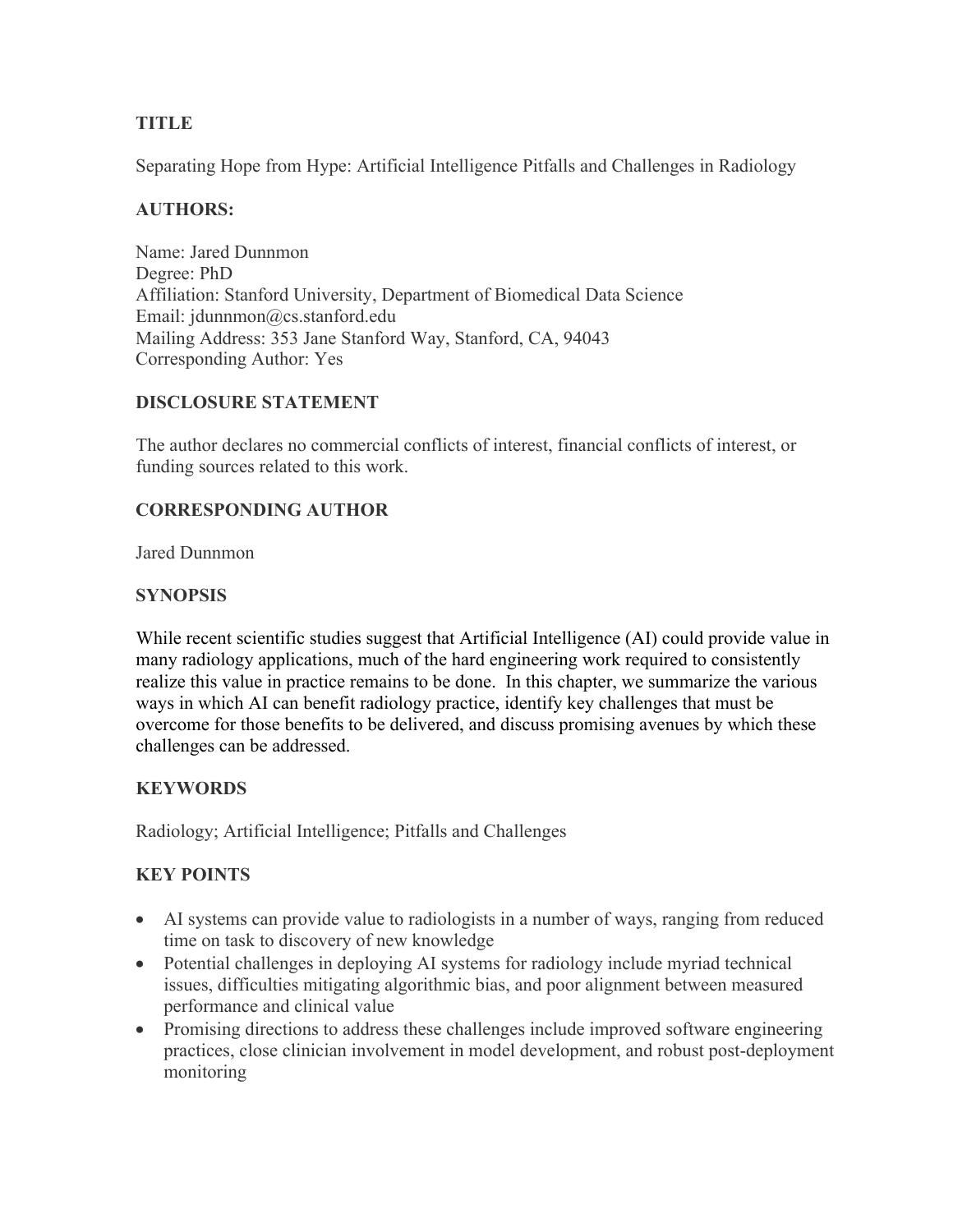While recent scientific studies suggest that Artificial Intelligence (AI) could provide value in many radiology applications, much of the hard engineering work required to consistently realize this value in practice remains to be done. In this chapter, we summarize the various ways in which AI can benefit radiology practice, identify key challenges that must be overcome for those benefits to be delivered, and discuss promising avenues by which these challenges can be addressed.

#### How Can AI Provide Value to Radiologists?

Though headlines often gravitate towards AI systems that claim to perform as well as or better than humans on a particular task, AI can provide value to radiologists in several specific ways. These include automated information extraction from imaging exams, increased diagnostic certainty, decreased time on task, faster availability of results, reduced cost of care, better clinical outcomes, discovery of new knowledge, and improved patient access to radiological expertise.<sup>1,2</sup> While other chapters in this volume describe such applications in detail, we provide a brief overview here.

Leveraging information contained within an image to make prognostic and diagnostic decisions is a core component of radiology practice; AI systems can provide value to radiologists by enabling them to do so more effectively. For instance, while a clinician's diagnostic ability is defined by a combination of first principles knowledge and experience with specific cases, an AI system can leverage information contained in millions or billions of data points to refine how image features are mapped to prognostic or diagnostic outputs. Recent analyses of AI models trained on large radiology datasets demonstrate the potential not only to improve diagnostic sensitivity or specificity, $3,4$  but also to yield novel image features that correspond more directly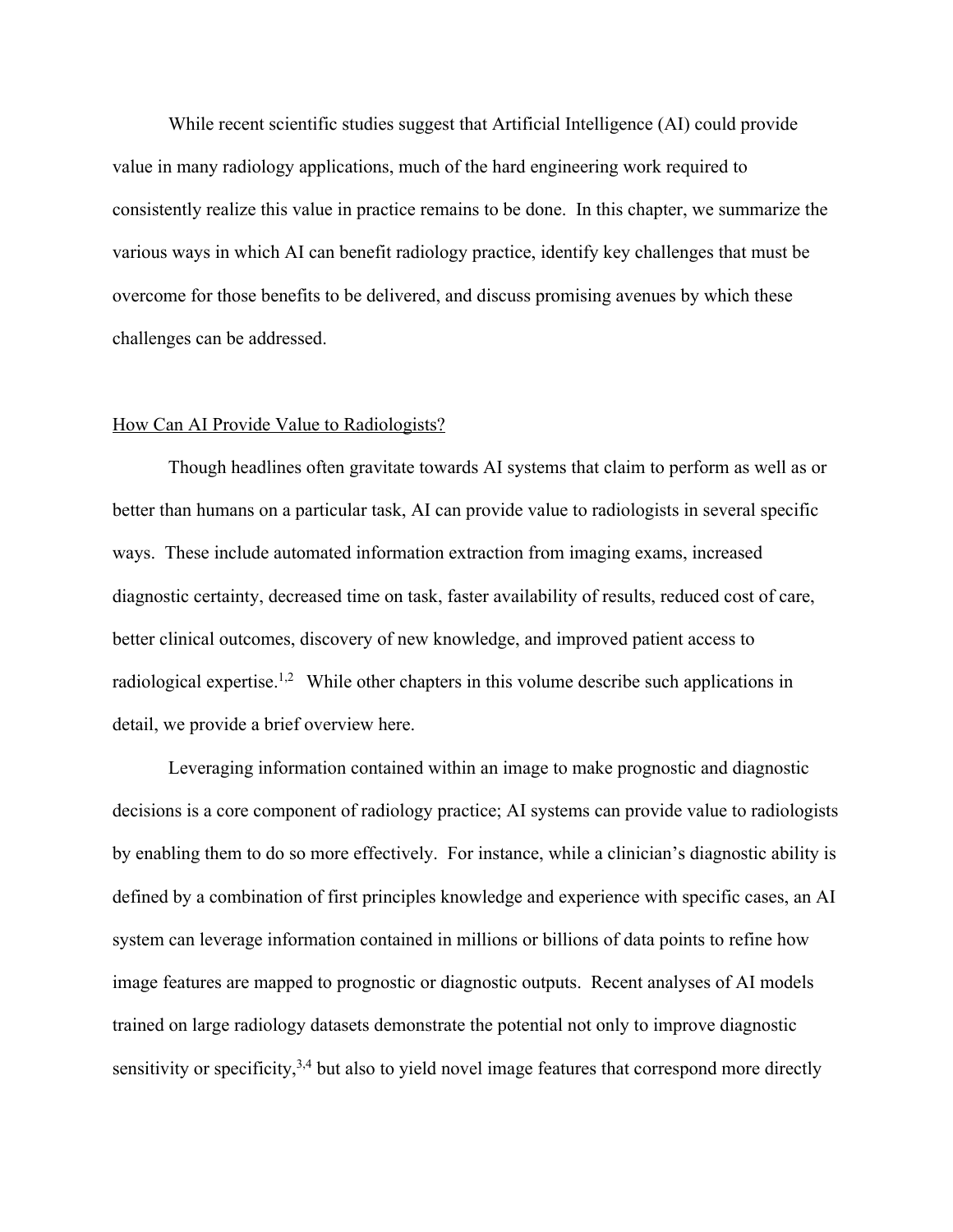to the outcome of interest than those that comprise existing standards.<sup>5</sup> Furthermore, the fact that AI systems can perform such analysis with high levels of standardization across patients<sup>5</sup> – and without being vulnerable to fatigue or cognitive biases – can yield substantial value in the real world.<sup>2,6</sup> AI-based approaches can augment human analysis both by surfacing information that is not readily apparent and by improving the utility of reconstructed images for human readers.<sup>7</sup>

AI systems can also provide value to radiologists by increasing the speed with which imaging results are processed and by reducing required clinician effort. Automated optimization of worklists, for instance, can reduce time-to-treatment for life-threatening and severe conditions while still ensuring human review of all cases.<sup>1,2,8,9</sup> With appropriate algorithmic design and human factors engineering, the integration of AI-based triage and second read systems into clinical workflows holds the potential to decrease the time required per case. This would simultaneously increase patient access, lower costs, and improve outcomes by enabling radiologists to spend more of their time on cases that require substantial analysis.<sup>1</sup> Decreased time requirements would also help to alleviate the workforce shortage that radiology is expected to experience in the coming years as demand for services continues to increase.<sup>1</sup>

Finally, the consistent use of AI systems in radiology practice can yield new knowledge that improves patient care. The development of "radiomic" features that are not discernable by the human eye, but may nonetheless be predictive of outputs ranging from diagnosis to prognosis to treatment response, represents a particularly promising area of research.<sup>10</sup> AI can also play a supporting role in such tasks as patient selection, tumor tracking, and adverse event detection that can inform the clinical trials necessary to create new forms of diagnosis and treatment.<sup>11</sup>

AI systems that provide value in each of these ways have been conceptualized – and in some cases evaluated for clinical use – across a wide variety of applications, many of which have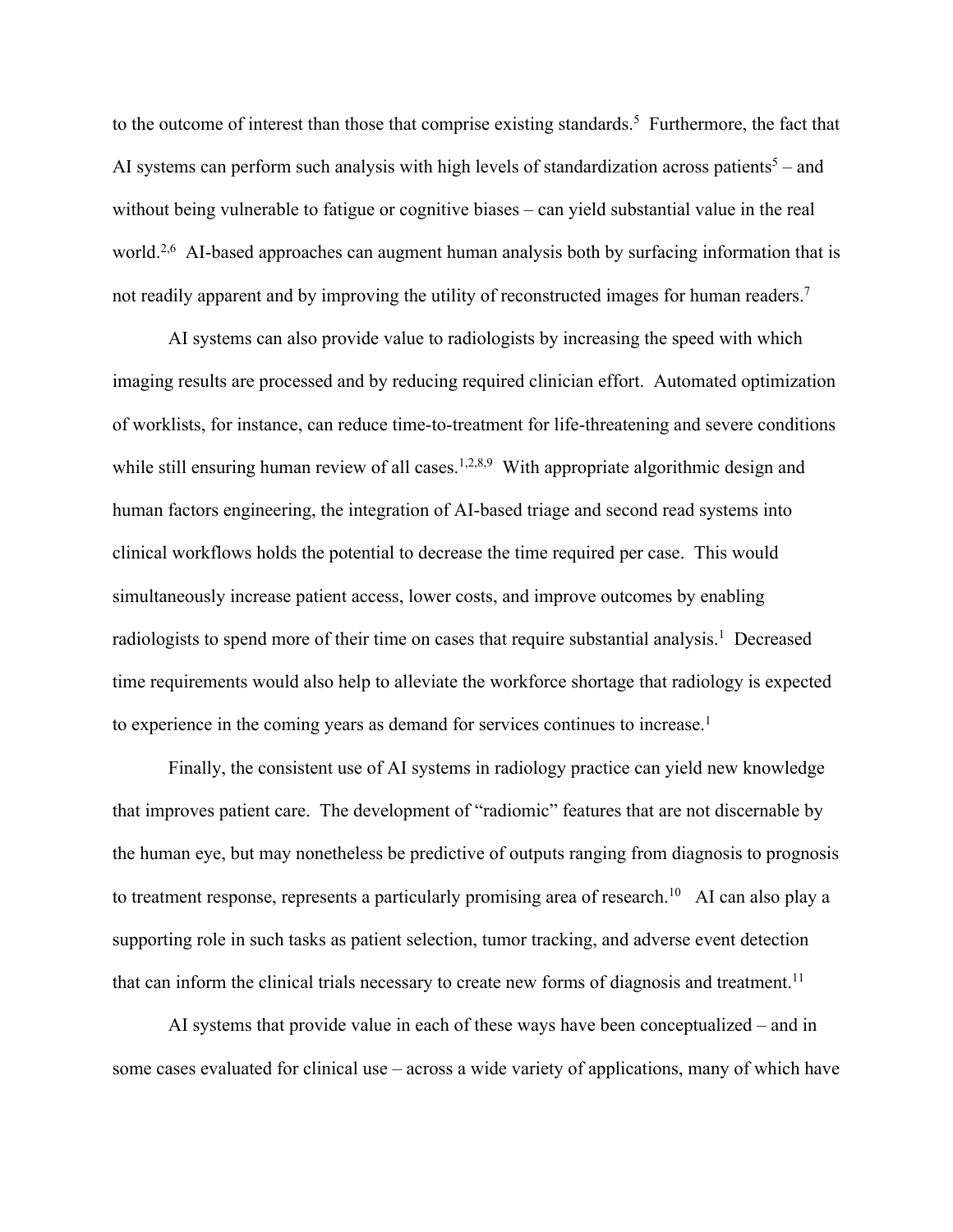been detailed in this volume.<sup>11</sup> The balance of this chapter will describe important pitfalls in development and deployment of these systems that must be addressed in order for AI systems to provide widespread value for radiologists.

#### What Challenges Must Be Overcome for AI to Provide Value to Radiologists?

Translating the potential that academic studies and early clinical trials have shown into concrete improvements in radiology practice will require that researchers and practitioners alike be aware of the challenges that can accompany the development and deployment of AI systems in radiology applications. This section provides an overview of the major pitfalls that AI systems face in radiology, and the subsequent section will outline compelling approaches for addressing these challenges.

#### *Meaningful Performance Measurement*

The first, and perhaps most important challenge in developing an AI system for radiology is ensuring that the task of interest is sufficiently well-posed that performance can be meaningfully measured. Defining a suitable clinically relevant task is not always as easy as it might seem. Consider the example of chest X-ray (CXR) classification, a commonly studied application of AI. Much work in this area has focused on developing deep learning models that classify CXRs into one of the 14 different classes used in Rajpurkar et al., <sup>3</sup> but it is clear that several of these classes (e.g. atelectasis, consolidation, infiltration) can be inconsistently understood across different clinicians. As a result, models trained for this particular task may confuse these three classes, or may provide outputs with which certain clinicians would agree more than others. Such ambiguity in task definition reduces our ability to effectively measure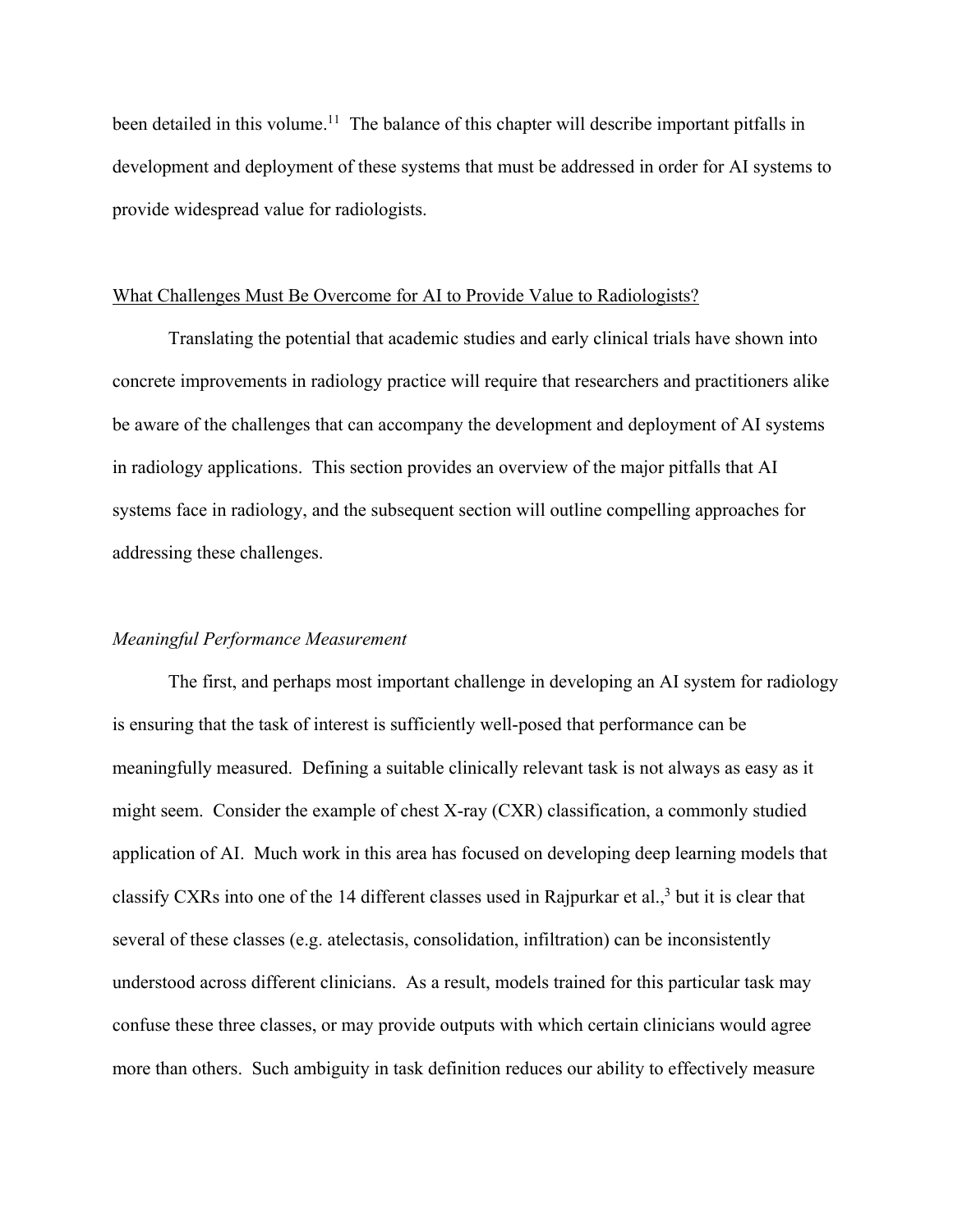performance.<sup>12</sup> Furthermore, it is critical to ensure that the measure of AI system performance is directly related to the outcome of interest. It is not immediately clear, for instance, that high levels of performance on a 14-class CXR abnormality classification task will translate into one of the types of value described previously (e.g. reduced radiologist time, improved diagnostic certainty). In fact, one could argue that framing this task in a slightly different way – binary normal versus abnormal CXR triage for worklist prioritization<sup>4,8</sup> – could provide more direct clinical value because its place in the clinical workflow is clear, and metrics like turnaround time for high-priority cases can be immediately computed. Collaboration between radiology domain experts and AI developers will remain key to ensuring that AI systems are developed for tasks that are meaningful, and that performance is measured in ways that directly correlate with clinical value.

Even when a clinically useful task has been defined, inappropriately chosen performance metrics can hinder model development (see the chapter by Dr. Kalpathy-Kramer for more detail). While sensitivity and specificity may be familiar to many clinicians, multi-class classification, segmentation, and reconstruction tasks are evaluated quite differently than binary classification, and metrics suitable to the task must be used. Equity considerations are also important in designing suitable metrics. For instance, it is often the case that deep learning models for classification perform well on classes that make up the majority of the training set, but perform poorly on classes that are small. In some situations, this could be acceptable – in which case unweighted metrics are commonly used – but in others it would not, meaning that classweighted metrics should be reported. Furthermore, the common use of Area Under the Receiver Operating Characteristic curve (AUROC) or Area Under the Precision Recall Curve (AUPRC) as figures of merit should be viewed with caution; while useful in describing overall classification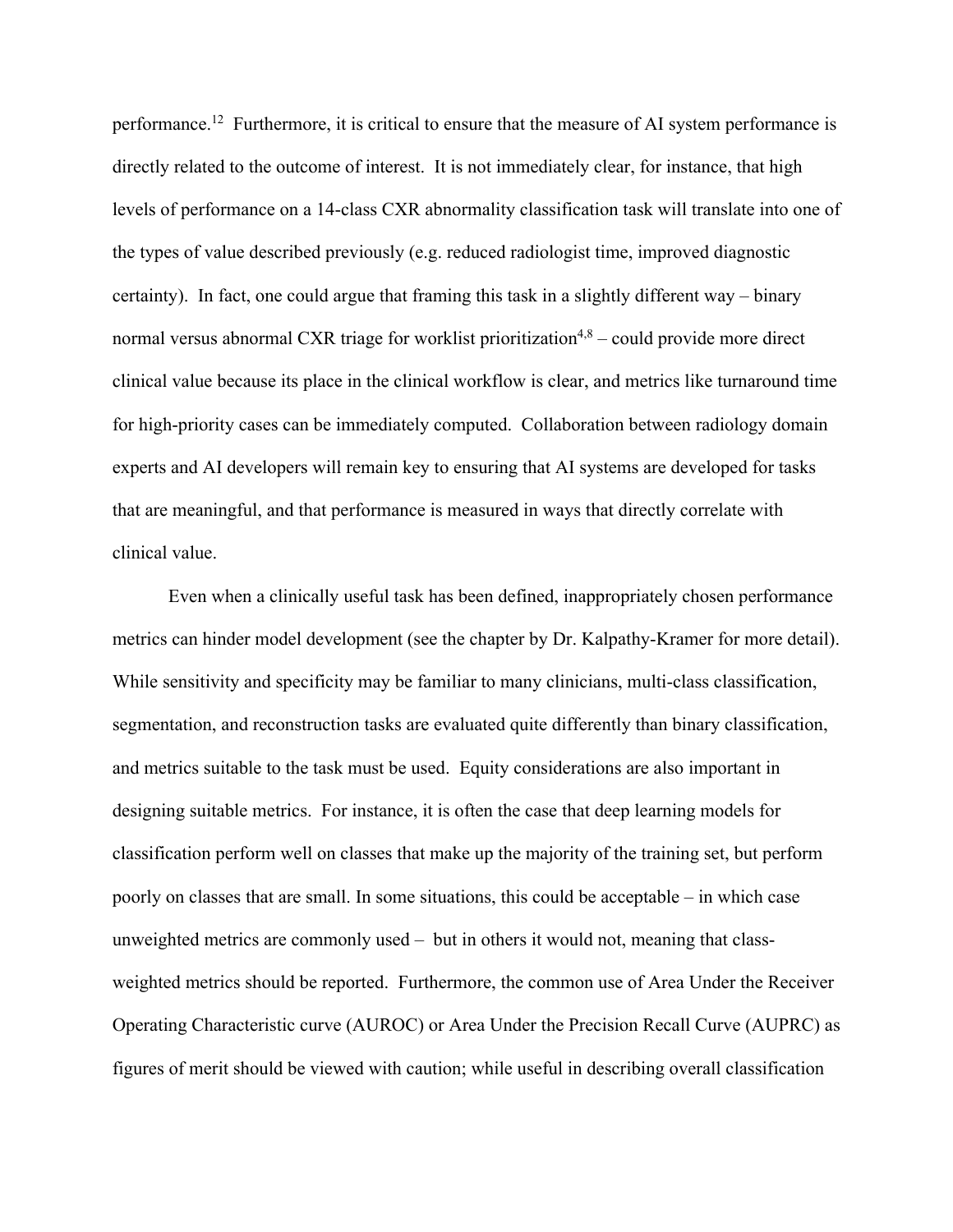performance, these metrics can be misleading because they do not indicate how a model will perform at the specific operating points that must be chosen in practice.

In addition to computing an appropriate metric, evaluation procedures must be designed in a way that yields meaningful results. A common error is assuming that models that are internally validated – i.e. that perform well on the same population on which they were developed – will continue to perform well when applied externally (i.e. to a different population).13 Evaluation datasets must represent the population upon which a model is intended to be used, otherwise performance computed thereon will be misleading. When comparing multiple algorithms, performance should also be evaluated on a common dataset in order to provide meaningful information.<sup>14</sup> Finally, a common pitfall in AI performance measurement occurs when the task schema is insufficiently granular to capture important variations in performance. A common example of this phenomenon – which has been termed "hidden stratification"15 – occurs in classification problems when performance variation occurs due to a variable that the original dataset curators did not consider. As shown in Figure 1, for instance, Oakden-Rayner et al.<sup>15</sup> recently demonstrated that while a common CXR classification model yields an overall AUROC value of 0.87 for detecting pneumothoraces, that performance increases to 0.95 on images that display a chest drain and drops to 0.77 on images that do not. Thus, if this model had been deployed in practice, it would have performed much worse on the very population – pneumothoraces without a chest drain – that would be of clinical interest. Similar issues can cause models to be biased and perform poorly on a given subclass (e.g. non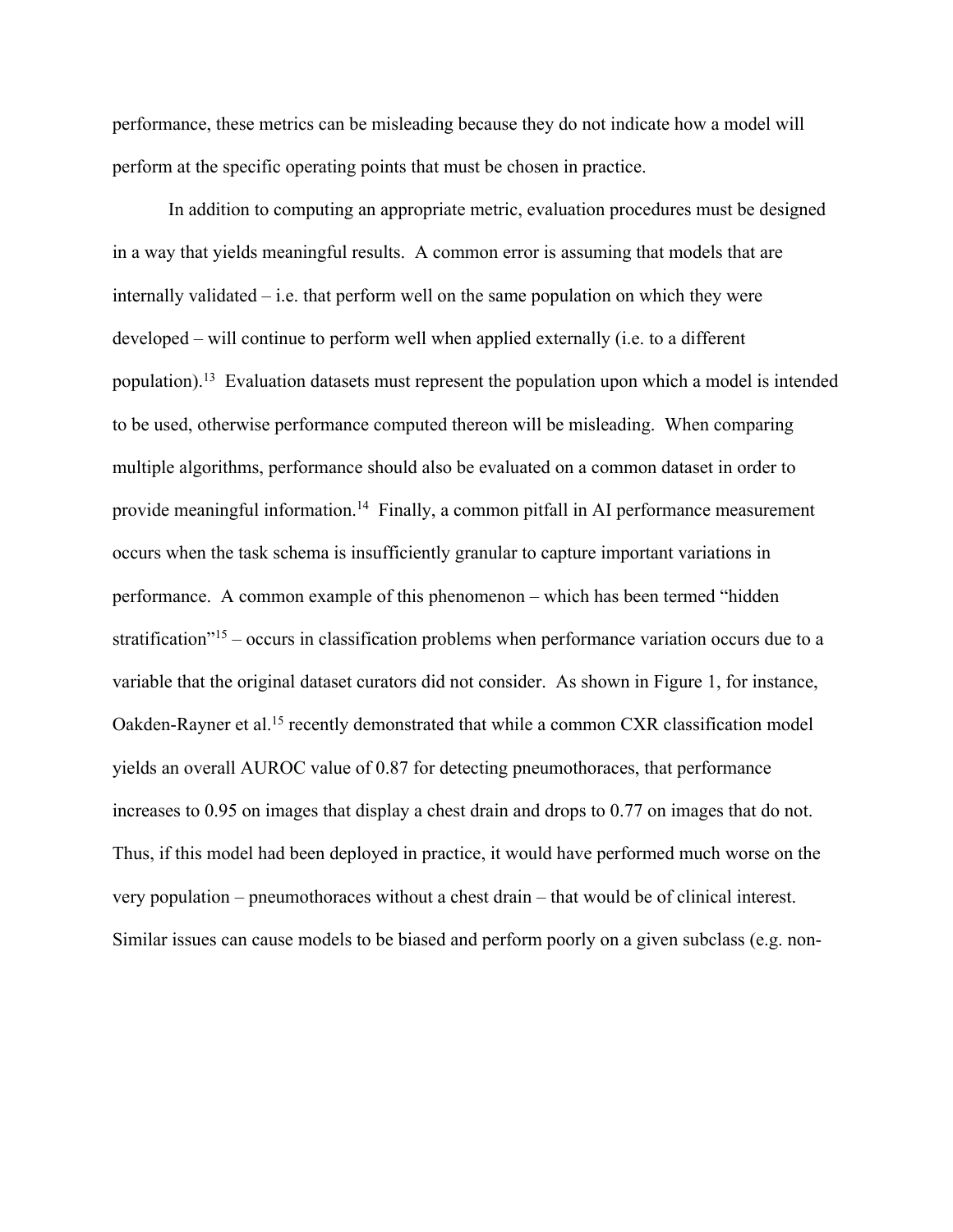Caucasian patients) because it just so happens that (a) that subclass makes up a minority of a dataset and (b) the dataset was not labeled with subclass information.



Figure 1. ROC curves for subclasses of models trained on multiple datasets. Panel (a) shows model performance on different subclasses of the "abnormal" class for a model designed to detect abnormalities on radiographs from the Adelaide Hip Fracture dataset, panel (b) shows model performance on different subclasses of the "abnormal" class for a model designed to detect abnormalities in musculoskeletal radiographs from the MURA dataset, and panel (c) shows model performance on different subclasses of the "pneumothorax" class for a multi-class CXR classification model designed to detect 14 different pathologies on the CXR-14 dataset. From Oakden-Rayner et al.,<sup>15</sup> with permission.

### *Creating Training Datasets*

Once an appropriate task and measurement metric have been defined, creating an AI system to perform that task generally requires constructing a dataset on which a model will be trained. In supervised learning, which dominates current applications in radiology, this requires curating labeled training data. Unfortunately, the cost of creating these labeled datasets can limit the application of AI systems in clinical practice. Using the work of Gulshan et al.<sup>16</sup> as an example, 3-7 physicians, most of whom are licensed ophthalmologists, were reported to have graded every single one of 128,175 retinal fundus photographs. Conservatively assuming 3 labelers per image, 15 seconds per image, and a \$100 per hour rate, this comes out to a cost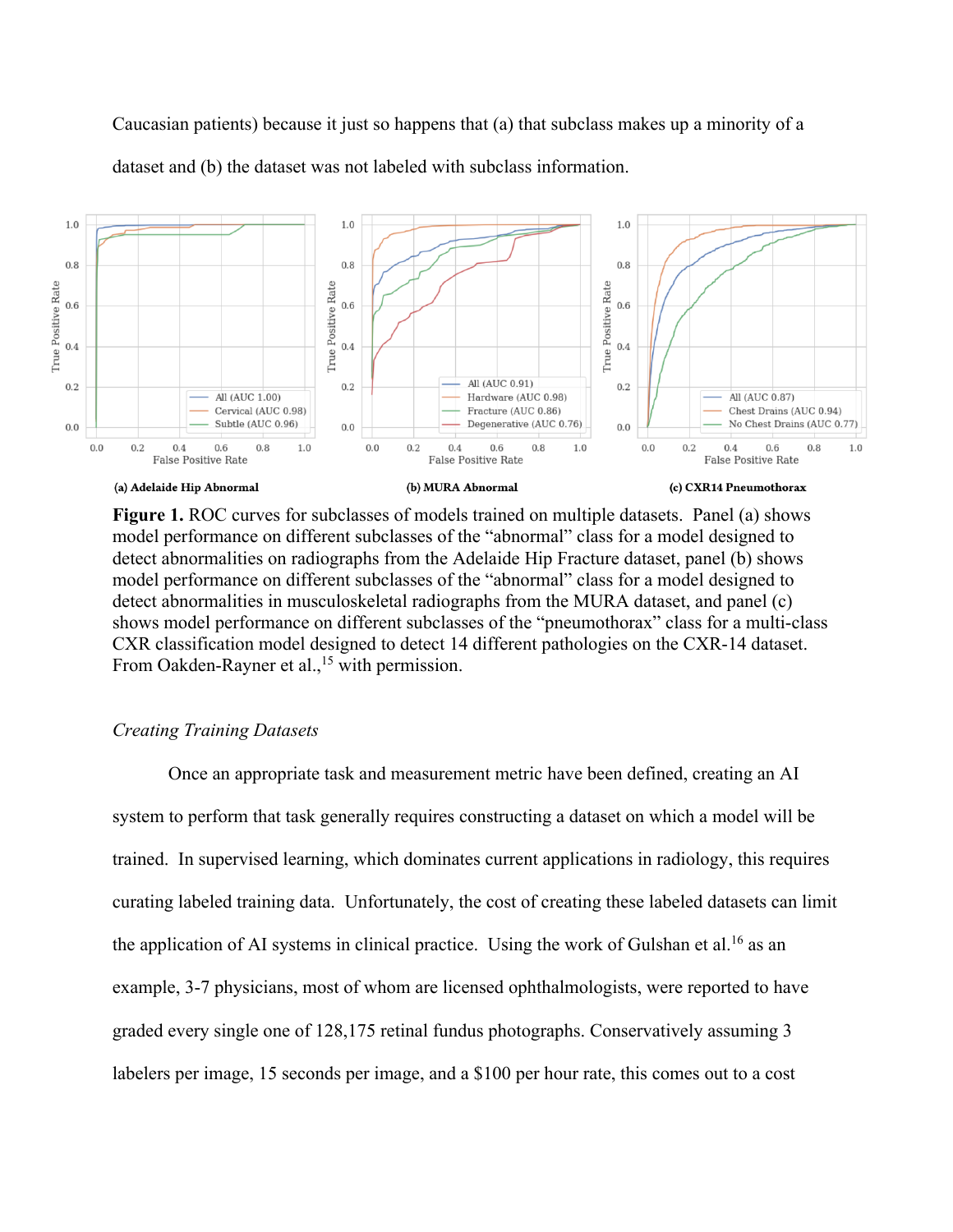estimate in excess of \$150,000 and 180 clinician-days for a single iteration of data labeling; in practice, multiple data labeling efforts are often necessary.

Importantly, even meticulously labeled training sets are not guaranteed to support models that generalize across different diseases, modalities, imaging systems, classification ontologies, clinical protocols, and medical guidelines, all of which change over time and with different application contexts.5,13,17,18 This concept is known as *distribution shift*, and often causes model performance to degrade when used outside of the exact population on which the training set was constructed. This behavior has been observed in a variety of medical applications including pneumonia detection on  $CXR$ ,<sup>13</sup> diabetic retinopathy detection on retinal fundus photographs,<sup>18</sup> and dermatology image classification, $17$  and remains arguably the dominant challenge in applying AI systems in practice. While various mechanisms for handling distribution shift exist, this problem cannot be considered solved and mitigating it can remain a major cost driver for AI systems in radiology.

A final reason that the burden of creating training datasets can be problematic for AI systems in radiology is that it can lock in outdated standards of care or treatment protocols.<sup>19</sup> For instance, if an AI system for image triage was trained on a dataset that did not contain cases from a newly discovered disease such as COVID-19, it could spuriously deprioritize individuals with those infections. Furthermore, continued use of models trained with expensive datasets that may someday reflect outmoded practice (e.g. x-ray scoring systems that disadvantage marginalized patient subpopulations<sup>5</sup>) would result in patients receiving medical recommendations that are below the modern standard of clinical care. For radiologists, this issue may be particularly apparent for imaging protocols, which evolve over time and may be inconsistently implemented. As an example, widespread use of AI systems for CT analysis developed using a particular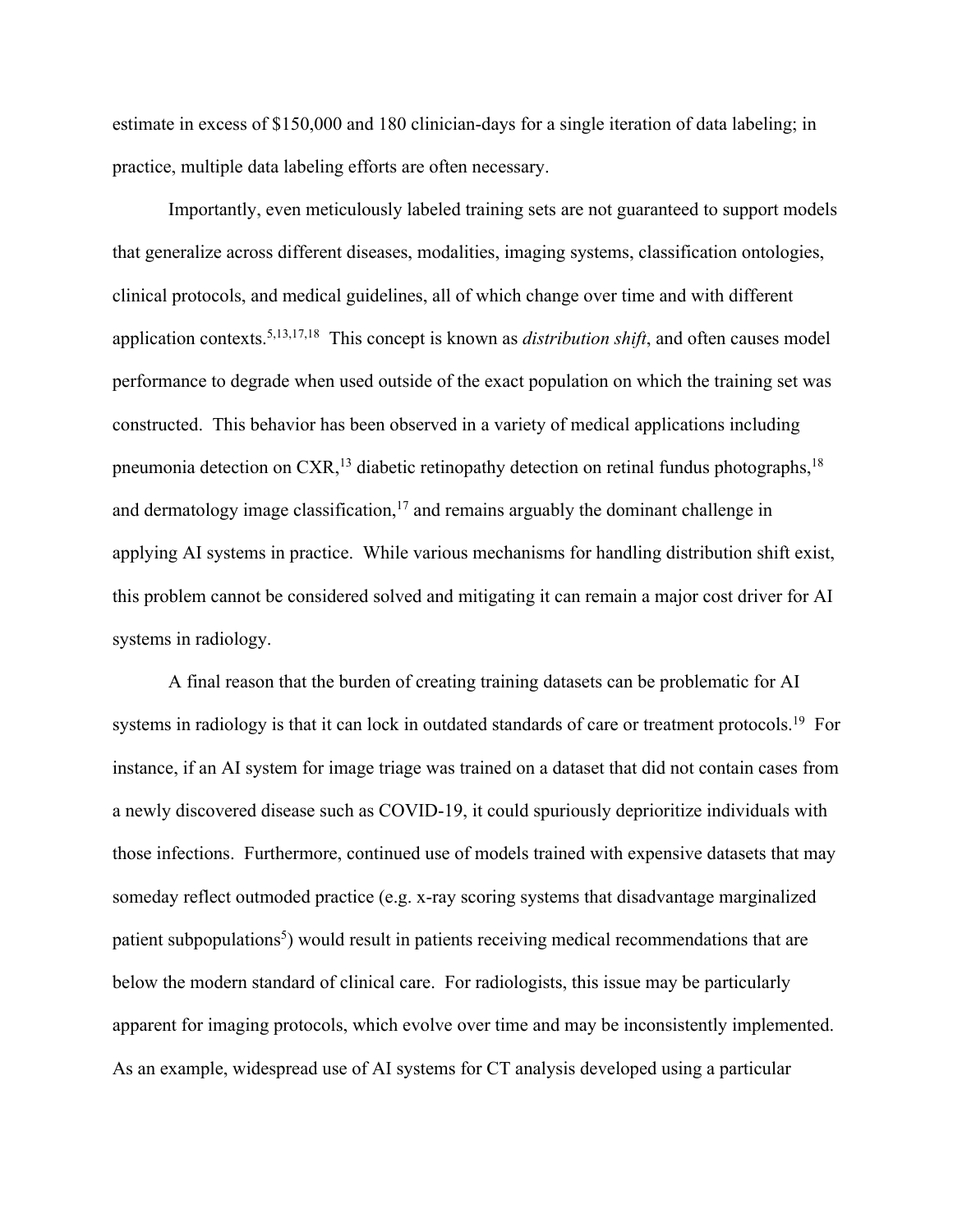protocol for contrast timing may result in the continued use of that protocol even though it may be suboptimal for other reasons.<sup>1</sup>

In summary, creating appropriately representative labeled datasets is likely to remain a challenge for widespread use of AI systems in radiology, both because of the cost associated and the inherent difficulty of ensuring that a dataset represents all important axes of variation, including variations caused by changes in radiology technology and practice in the future.

### *Mitigating Algorithmic Bias*

A major challenge for both users and developers of clinical AI systems is ensuring that they do not create or amplify biases in the provision of care that would disadvantage particular groups of patients. In technical parlance, this involves building models that are "robust" to important variations in the patient population such as gender, ethnicity, socioeconomic status, and other protected factors. As described above, creating representative datasets for training and evaluation of AI models is an important component of mitigating model bias, and it is worth further discussing specific error modes that can lead to biased datasets. First, data from Electronic Health Records (EHRs) are often not meant for algorithm development, meaning that models developed using cohorts and labels drawn from EHRs may contain a variety of inherent biases such as those resultant from the use of billing codes rather than pathological descriptions for diagnoses.<sup>2</sup> Second, because it can be difficult to access patient data (even for patients themselves), standard strategies for enrolling diverse populations in clinical development efforts can be difficult to apply.<sup>1,2</sup> Some health systems also suffer from selection bias, where information that would be useful for data labeling is only recorded for cases of particular academic or clinical interest. Furthermore, even with appropriate cohort design, data may either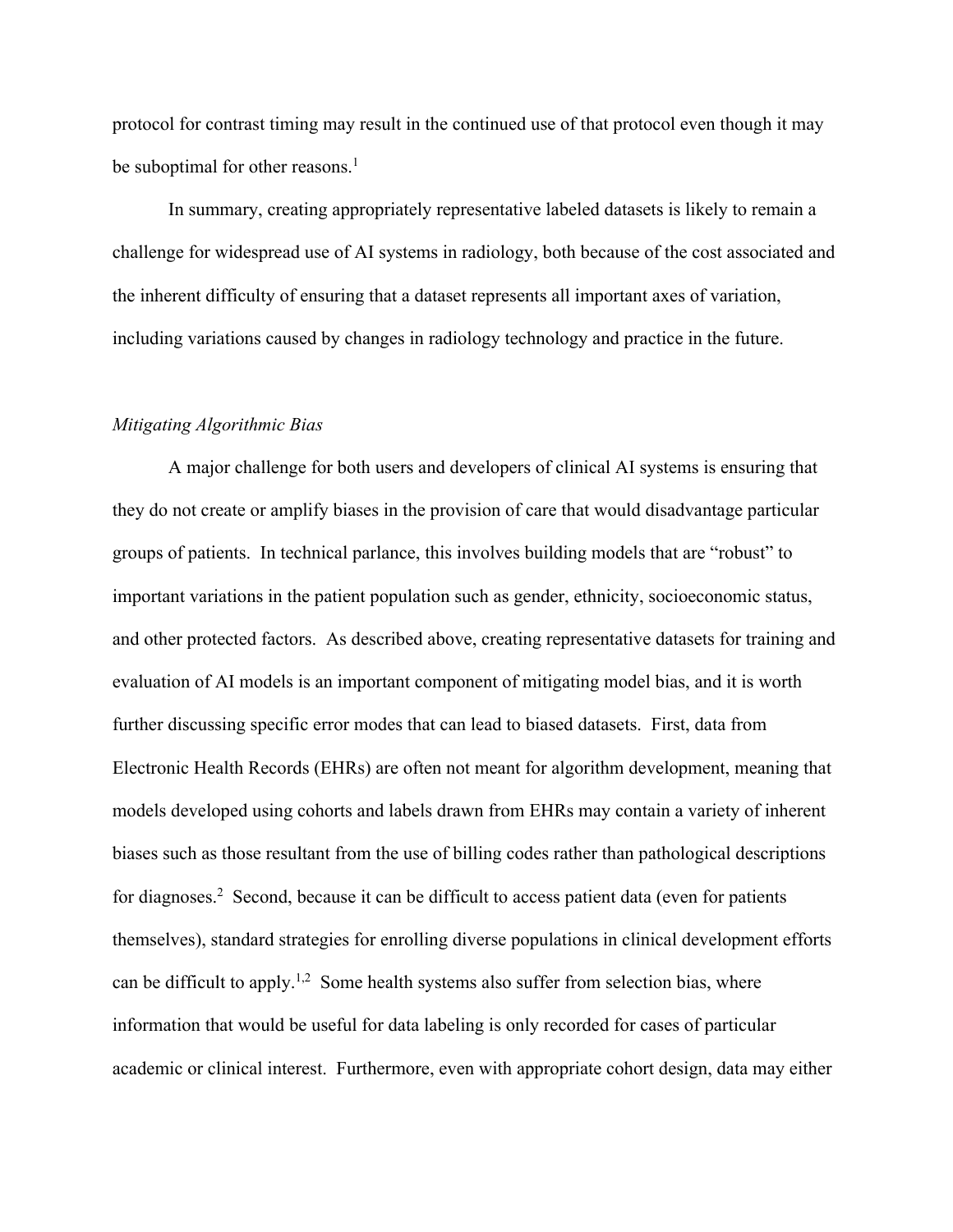be missing<sup>20</sup> or only available in certain segments of the population. A particularly striking example of this situation was highlighted recently by the work of Kaushal et al.,  $21$  which showed that the majority of AI studies in imaging performed in the United States leveraged data from only three states. Prospective users of AI systems must be constantly vigilant for these types of dataset curation issues that can result in biased algorithms.

Common training approaches that do not account for such issues as hidden stratification or class imbalance can also result in biased models. For instance, models are often trained to optimize average performance; such procedures result in models that perform well on majority classes (or subclasses) at the expense of less common groups in the population.

Finally, it is worth pointing out that unintended bias can also occur in algorithms aimed at improving elements of the image reconstruction process in volumetric imaging. For example, while both tomographic protocols and magnetic resonance imaging (MRI) could benefit from AI-based steps in the calibration, signal conditioning, denoising, and reconstruction processes, it is not always clear that mathematical transformations learned on a particular set of data or population will provide similar utility on other datasets. 7 Common axes of variation that should be considered in dataset curation and algorithm design for such applications include scanner or hardware type, exam protocol, tracer type, patient characteristics, and other parameters that could affect image acquisition and reconstruction.

### *Measuring Correlation Instead of Causation*

A particularly concerning pitfall in deep learning systems has been their ability to make accurate predictions based on features that are correlated with the outcome, but which are *noncausal*. In radiology, examples include algorithms that predict severe disease when they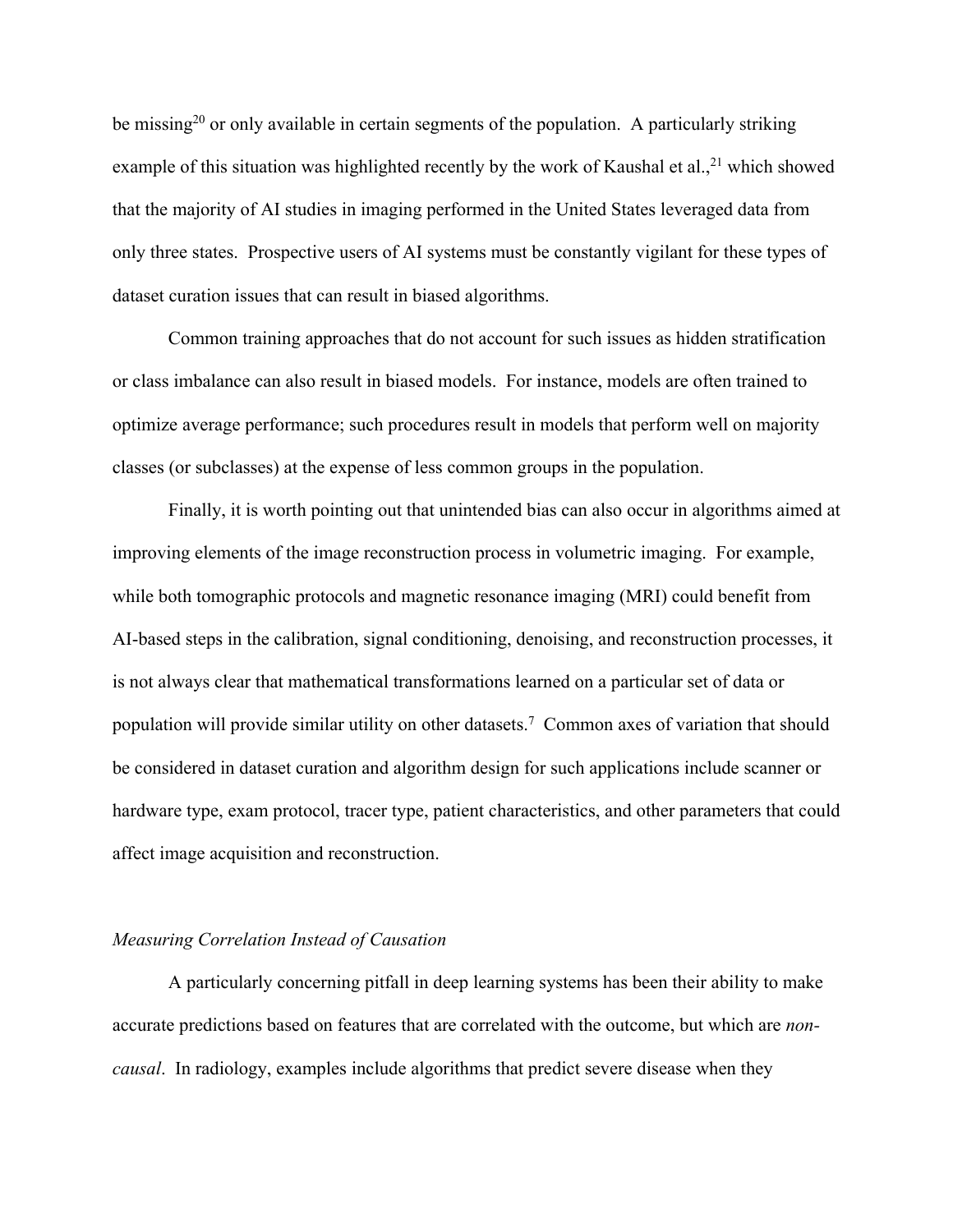recognize a portable scanner was used instead of a fixed x-ray machine (which would require the patient to be well enough to travel to the radiology department for the image), and those that rely on the presence of chest drains to predict pneumothorax.<sup>13,15</sup> In dermatology, a prime example is a recent algorithm that used the presence of surgical markings to recognize melanoma in dermoscopic images.<sup>22</sup> Because deep learning systems are usually optimized to maximize a specific performance metric without considering causality, they are prone to mistakes such as these, predicting outcomes based on confounding, non-causal features.

### *Technical and Engineering Issues*

Even if the risks described to this point are appropriately mitigated, a variety of common technical issues can result in AI systems that do not perform as designed. One such problem is overfitting, which occurs when models perform well on a training set but poorly on a held-out evaluation set; this is often the result of insufficient regularization during training or distribution shift between training and evaluation sets. Data leakage between training and evaluation sets occurs when samples that are in the evaluation set also appear in the training set, and leads to overly optimistic performance metrics on the evaluation set because the model was exposed to very similar examples during training (and it can memorize them rather than learn generally useful image features). While the exact same examples can be included in both sets by accident, a more subtle version of this same error can occur when examples from the same patient are included in both training and evaluation sets.

Poorly calibrated models can also be problematic. A "calibrated" model is one in which the quantitative values output from the model reflect true probabilities; for example, if a wellcalibrated diagnostic algorithm predicts that each of four patients have a disease with 75%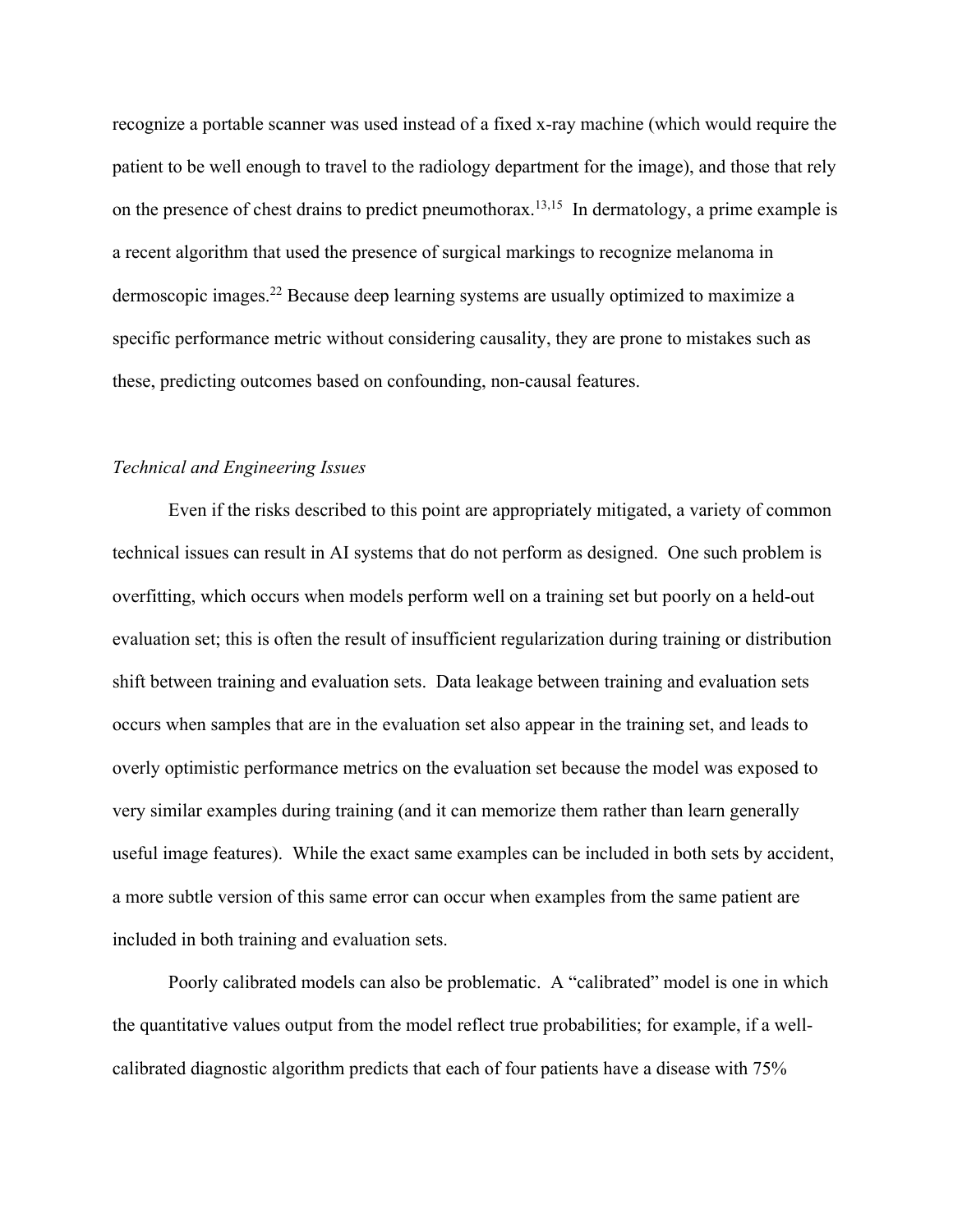probability, one should expect that three out of those four patients would actually have the disease. If a model is not calibrated, clinicians could erroneously interpret model outputs in a manner that would negatively affect patient care.

AI systems can also simply fail; because AI systems are a type of software, bugs are unfortunately a fact of life. In radiology applications, particularly important types of engineering errors include images that are corrupted in transmission/storage and cause erroneous predictions; preprocessing differences between datasets or institutions that result in distribution shift; or simple coding errors that cause model weights to be incorrectly loaded or output to be incorrectly computed. These errors can have real-world consequences, like a critically ill patient being deprioritized or benefits being withheld from needy individuals.<sup>23</sup>

Finally, for image enhancement and reconstruction applications, a major technical challenge involves ensuring that as AI algorithms generate images that are more suitable for human interpretation, they do not insert spurious information that was not in the original image. The difference between *imputation* (the recovery of lost or imperfectly acquired information), *enhancement* (making better use of existing information), and *hallucination* (the creation of information that was not in the original image) is often subtle, and it can be difficult even for domain experts to evaluate.<sup>7</sup> As this area of the field – sometimes referred to as "upstream AI" – matures further, it will be critical to develop robust metrics and evaluation procedures to ensure that AI-enabled image processing techniques can provide value by improving image analysis without inserting spurious information.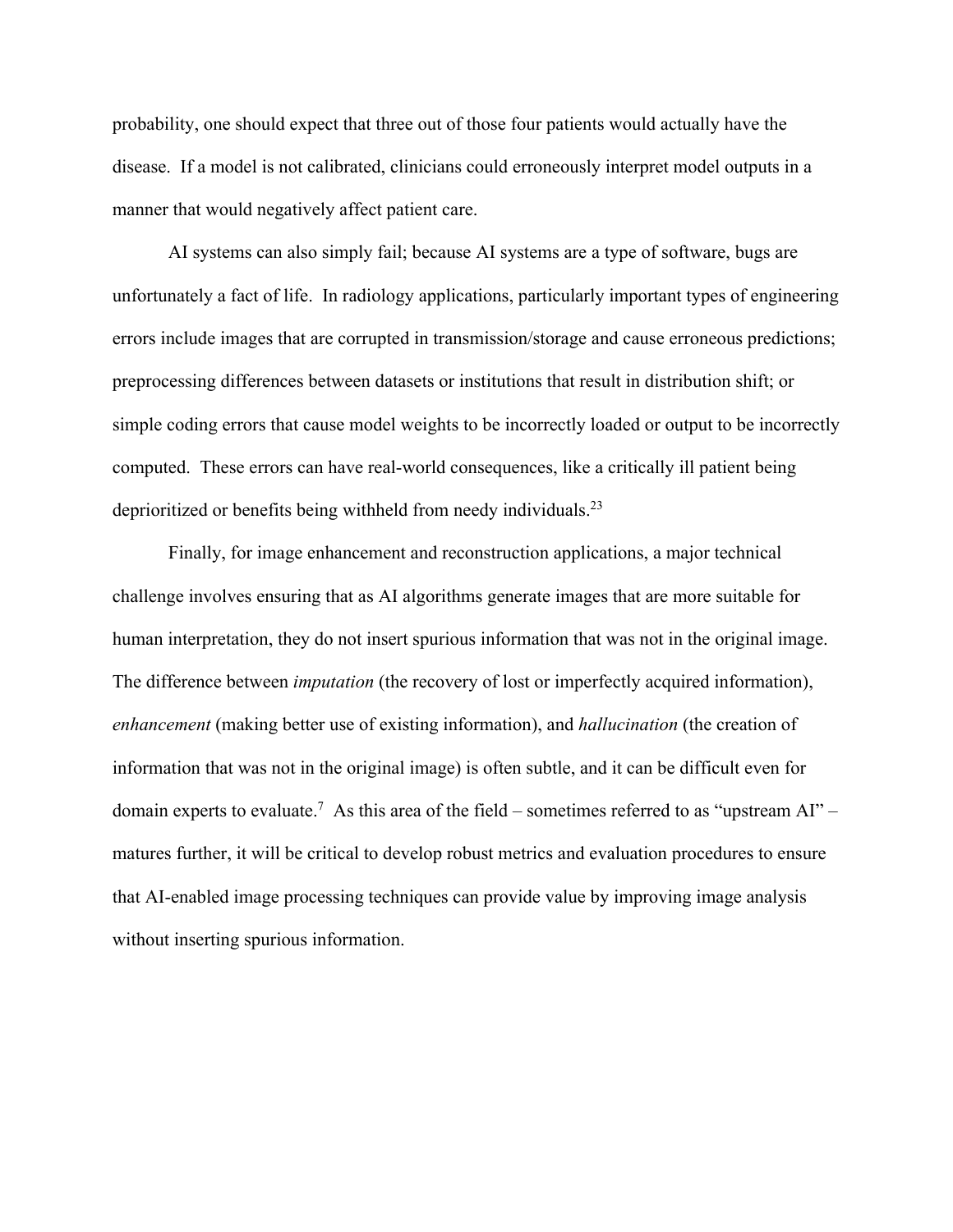## *Post-Deployment Monitoring*

Post-deployment monitoring represents an additional challenge for deployment of AI systems. To mitigate issues related to distribution shift and model bias – as well as to continuously evaluate whether a model is providing the anticipated operational benefit – it is critical that models be constantly under assessment while deployed. Various strategies for postdeployment monitoring exist, including manual human audits of model output, automated algorithmic evaluation of distribution shift or hidden stratification, out-of-distribution (OOD) sample detection, and continued evaluation protocols, but many academic studies that demonstrate initial viability of an AI system do not consider how post-deployment monitoring should be implemented.<sup>15</sup> Furthermore, when considering whether to deploy a given AI system, the cost of continuous monitoring – which includes subject matter expert time, additional data curation, and even the expense of taking a model out of service if it begins performing poorly – must be considered.

#### *Deployment Details*

In addition to technical and functional issues, deploying AI algorithms in radiology practice raises a number of ethical, medicolegal, economic, and logistical questions that have not yet been convincingly resolved.

First, if an outside developer creates a model, it must be decided how liability from mistakes that occur in the course of practice should be divided amongst the radiologist, the algorithm developer, the device manufacturer, and other relevant parties. 6 Furthermore, it is often not clear how model output is explained to a patient, whether patients should be informed that AI algorithms were used in their care, and what recourse might be available toward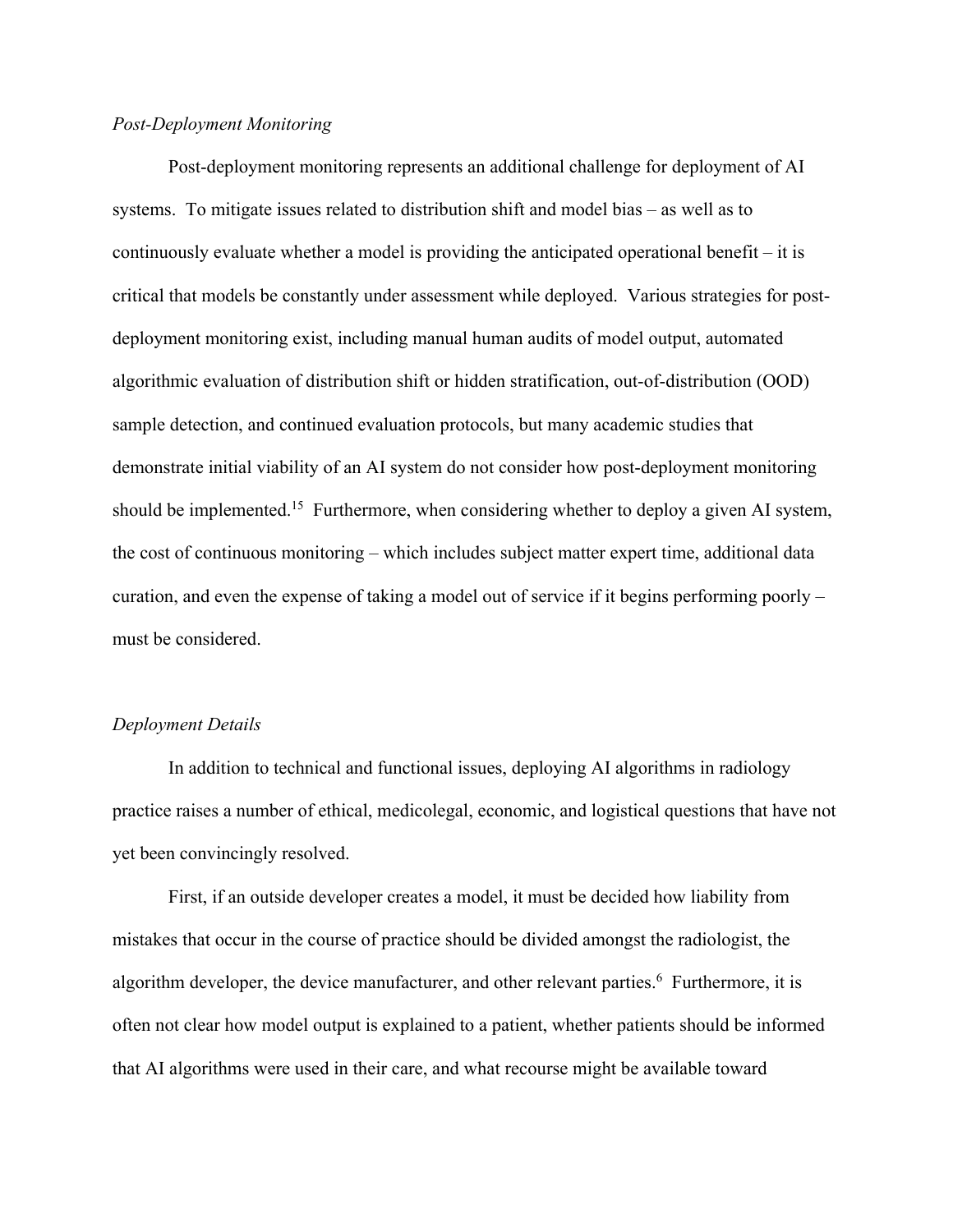disputing treatment decisions made based on model output. These issues become even more fraught if models have been fine-tuned for a particular site or deployment environment, and may depend on whether a given model has been developed internally on custom or open-source tooling, has been developed internally using a commercial platform, or is provided via a software-as-a-service or model-as-a-service agreement.

Second, AI models and deployment hardware must be co-optimized to ensure that model execution time is sufficiently rapid to provide anticipated value. In particular, if users of models deployed to edge devices (e.g. laptops, phones, etc.), on extremely large images (e.g. volumetric scans), or in time-critical contexts like interventional radiology do not ensure that sufficient compute capability and network bandwidth are available to support proposed use cases, the resulting slowdown in computing model outputs could have negative clinical consequences. The alternative, however, may be the deployment of expensive new hardware at clinical sites or the use of cloud processing, each of which involves its own risks and benefits.

Third, in order for models to be used ethically, policies regarding the use of and access to patient data by the patients, the treatment center, and any external parties must be explicitly delineated. Unfortunately, in many contexts, public policy has not yet provided sufficient guidance for users to know exactly what procedures should be observed on this front.

Fourth, security considerations in deployment must be appropriately addressed. Were bad actors to gain access to a model or the training data, various attacks can be envisioned that could reveal patient identity, interfere with treatment, or exfiltrate valuable data to which various parties (including the patient) have exclusive rights as well as expectations of privacy. Proposed AI deployments in radiology often do not fully consider the scope of potential attack vectors on both data and models, and do not explicitly guard against such attacks as data poisoning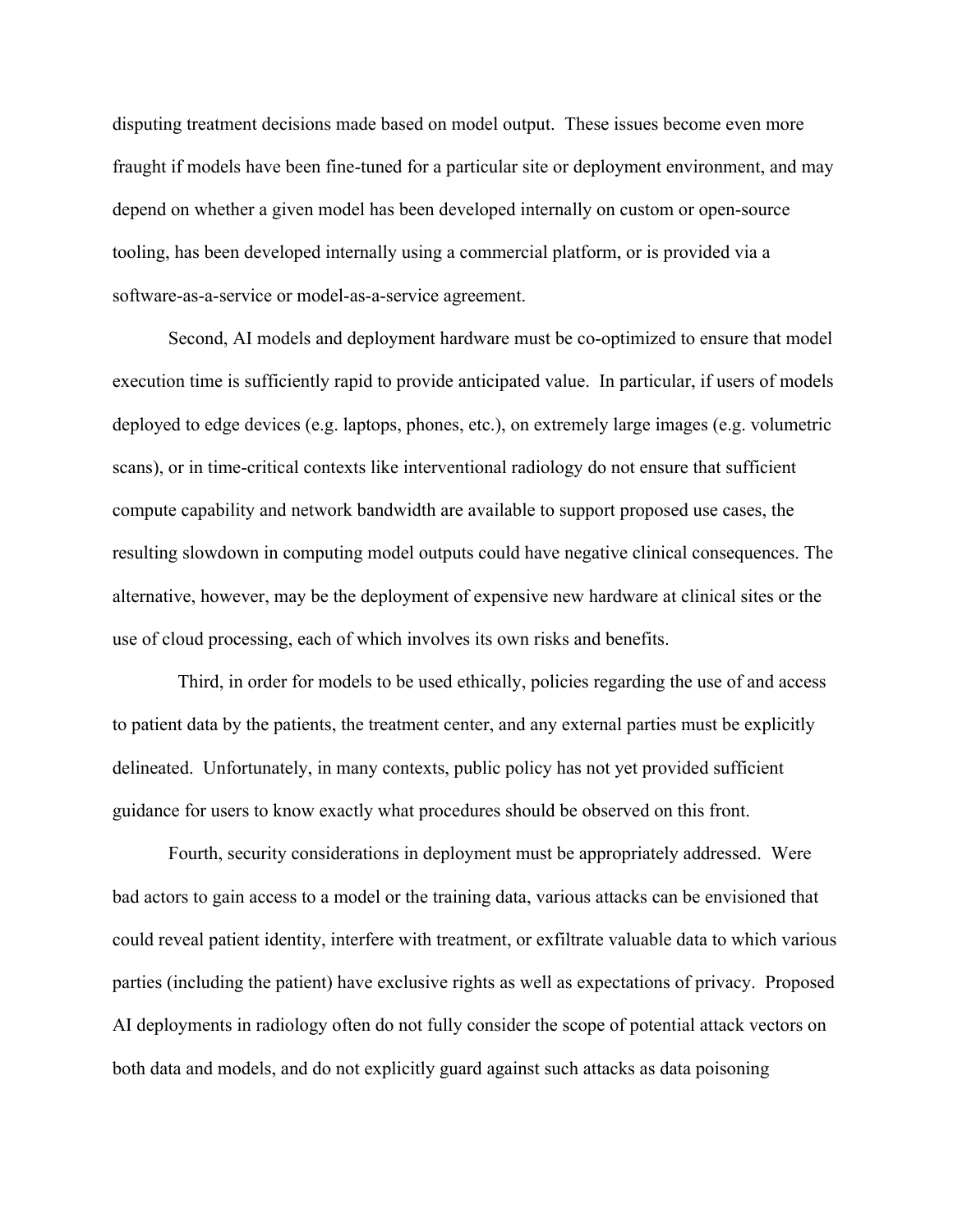(affecting model performance by altering training data) or model inversion (reconstructing training data from model parameters). Remaining robust to these sorts of attacks is heavily related to post-deployment monitoring described above, and may benefit from specific approaches to model training and evaluation.<sup>24</sup>

#### *User Trust*

In order for AI to provide value in radiology practice, these systems must gain the confidence of both patients and clinicians. Concerns about the deleterious effects of automated assistance on radiologist performance, lack of interpretability in clinical decisions, and the potential for reinforcement of existing biases or outmoded practice must be overcome.<sup>19,25</sup> Automation bias is a serious problem wherein the very fact that human readers have algorithmic support causes them to trust the automated result even when it is flawed. Deep neural networks have well-documented difficulties establishing exactly what reasoning led to a given model output. The danger of introducing models that disadvantage particular patient groups is everpresent. As a result, to make effective and equitable use of AI in radiology, it is critical to design workflows that incorporate not only algorithmic input and broad clinical domain expertise, but also the individualized expertise that doctors have about the situation of each patient and the intimate knowledge that each patient has of their own body.<sup>20</sup>

## *Regulatory Approval*

Deployment of AI algorithms for clinical use cases will rarely occur outside the bounds of governmentally stipulated regulatory structures. As a result, regulations for AI systems in radiology must be designed to balance potential improvements in patient care with the risks that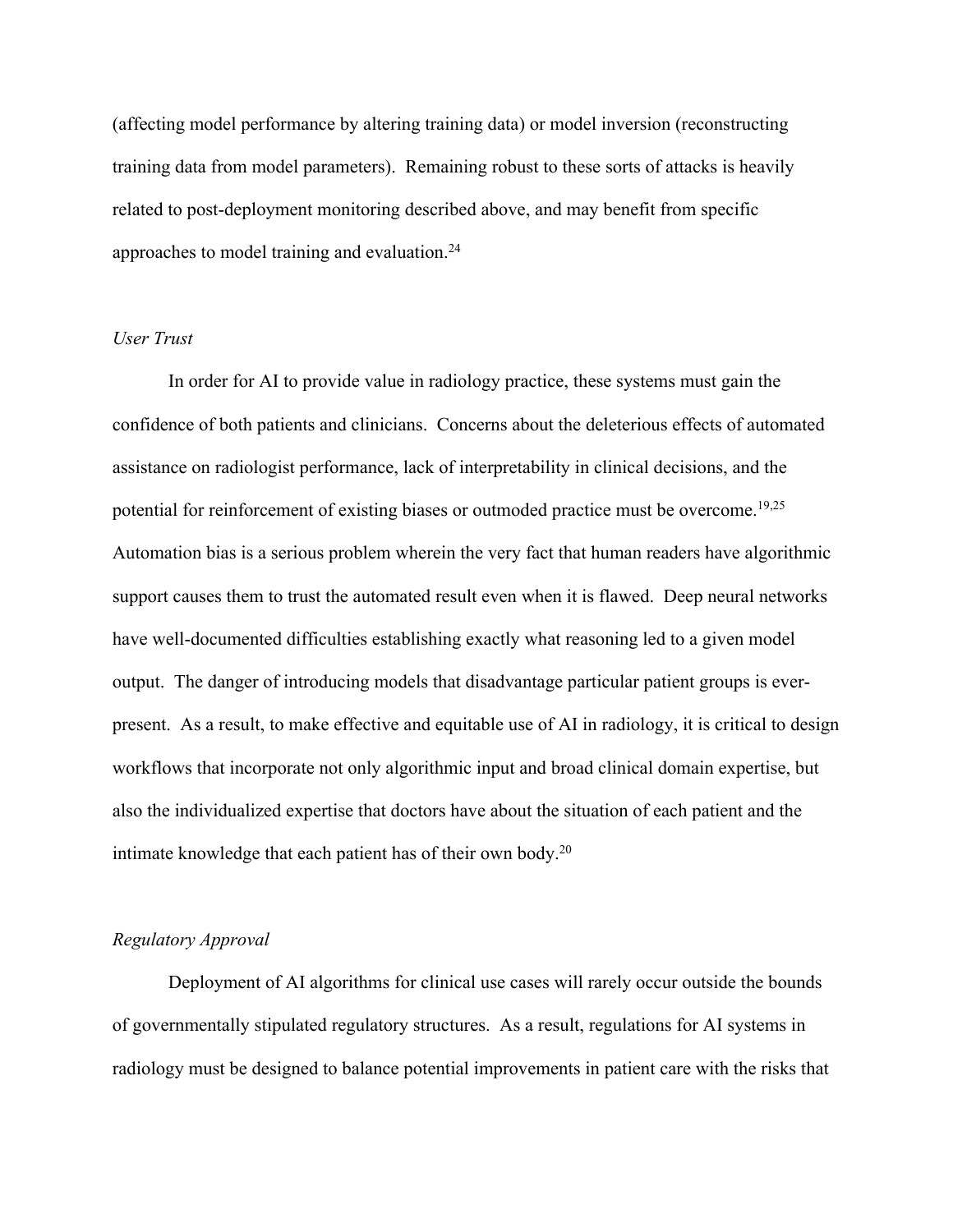such systems can pose if deployed incorrectly. Though both governmental agencies<sup>26</sup> and independent bodies<sup> $27,28$ </sup> have recently made substantial progress towards defining constructive paths forward, the evolving regulatory environment will likely mean that certain applications will move faster than others (e.g. computer assisted detection vs. computer assisted diagnosis), and that it will be particularly important for clinicians to understand exactly what models can and cannot do before using them in practice. While substantial discussion of regulation for clinical AI models is handled in a separate chapter, it suffices to say that clinicians intending to use AI in practice should remain up to date on regulations governing system use, processes for approval, and associated reporting requirements.

#### How Can These Challenges Be Overcome?

While the challenges described above are substantial, technical and operational approaches to mitigate nearly all of them either exist or are in development. The degree to which AI algorithms can provide meaningful value in radiology practice will likely be determined by the effectiveness with which these techniques are implemented in practice and rigorously analyzed in the context of real-world operational data.

#### *Meaningful Performance Measurement*

Several concrete steps could help to improve performance measurement of AI models in radiology.

First, common, widely available datasets suitable for evaluating performance on tasks of clinical interest should be constructed and continuously updated by objective bodies such as professional societies, academic consortia, or government agencies. Importantly, these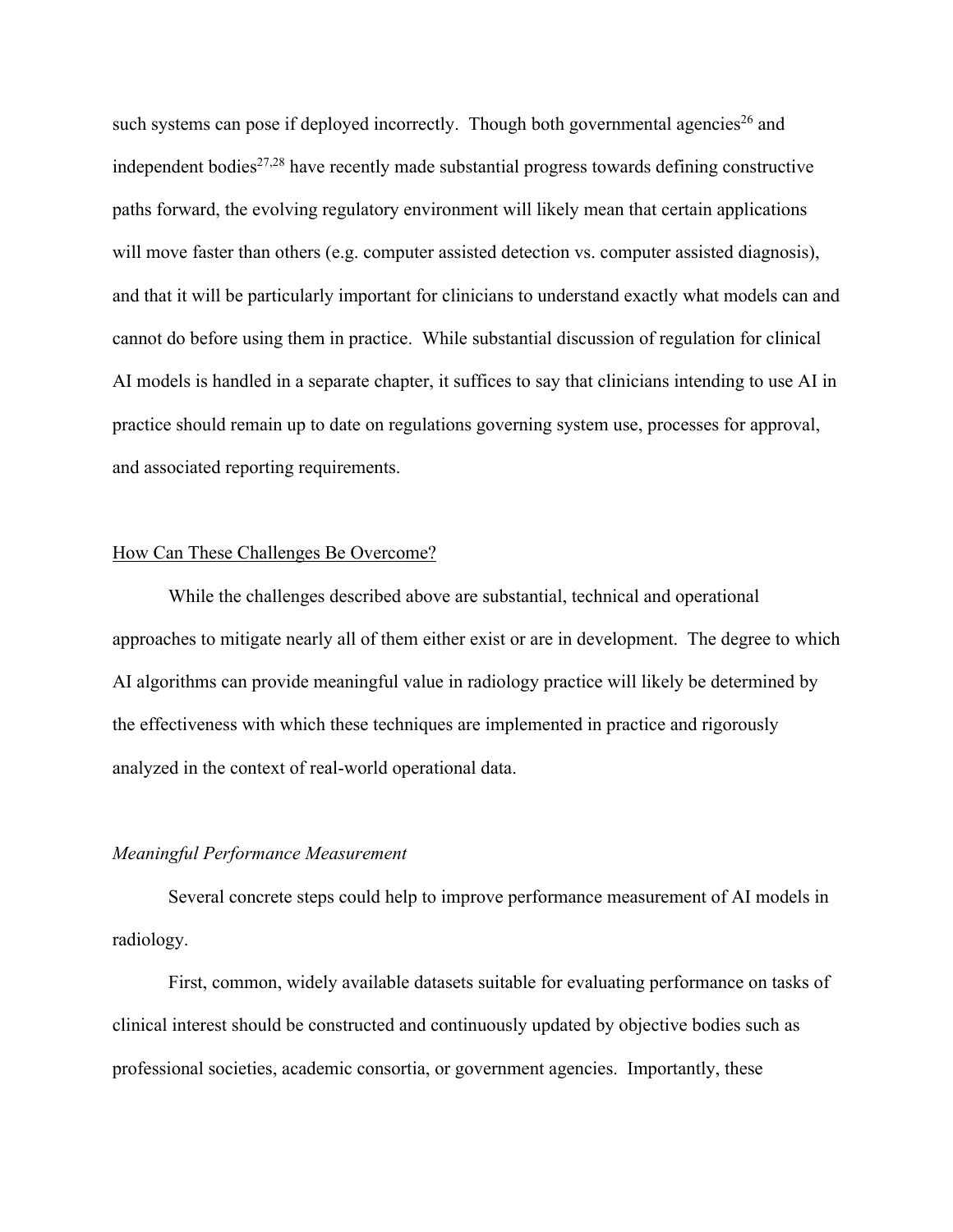evaluation datasets should be labeled in a way that closely reflects the intended workflow into which the model will be deployed, as opposed to using arbitrary academic schema. Existing efforts like datasets released by the Radiological Society of North America (RSNA), The Cancer Imaging Archive (TCIA), and others should be expanded.<sup>14,29–31</sup> Furthermore, each task of clinical interest should have evaluation datasets that are *frequently updated* so that models can be evaluated on the latest imaging technologies and not be allowed to overfit to a particular evaluation set.

Second, datasets should be labeled with important subclasses in order to enable analysis of potential model bias and reduce the impact of hidden stratification. Recent unsupervised methods can also be used to algorithmically identify subclasses of interest.<sup>32</sup>

Third, it may sometimes be beneficial to define the scope of model functionality more narrowly in order to enable sharper measurements of performance.<sup>8,33</sup> Instead of aiming for a single model that can generalize across data from different institutions (i.e. multiple distributions), for instance, modelers could consider developing multiple different singleinstitution models and avoid having to constantly measure relative performance across potentially different populations. Conceptually, this idea resembles recent approaches from precision medicine.<sup>33</sup> If applied carefully, such a strategy could improve the utility of performance measurements for AI models in radiology.

Finally, assessing model performance on downstream clinical tasks – rather than on intermediate performance metrics like accuracy – will help to ensure that performance is measured in a way that is clinically meaningful. Ideally, direct comparison to existing baseline systems should be performed via randomized controlled trials wherein the AI system should be directly integrated into a clinician workflow and the downstream clinical outcome is measured.<sup>25</sup>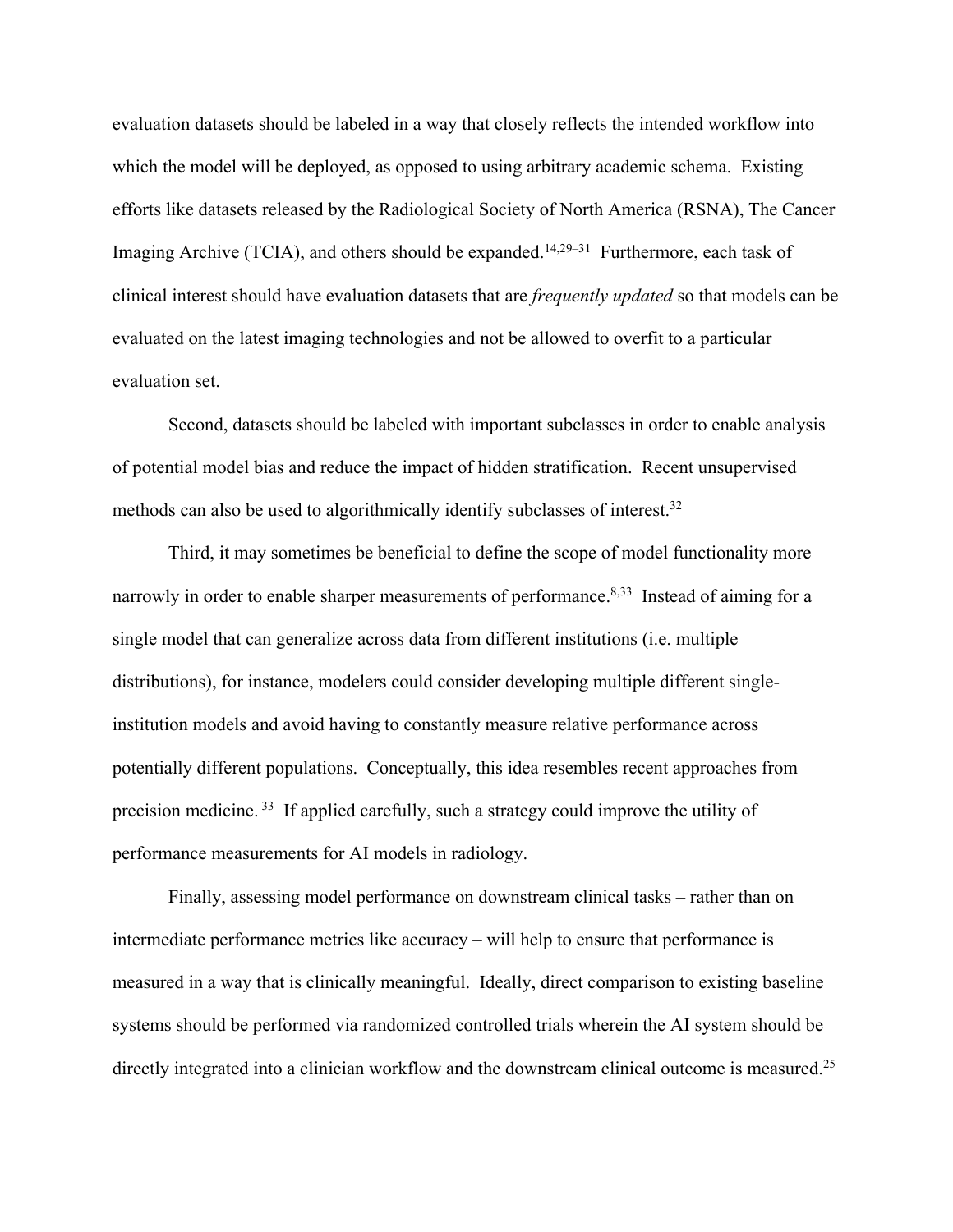The more realistic the setting is, and the closer that we can come to measuring *clinical value* rather than *algorithmic performance*, the more likely we are to arrive at a useful assessment of AI system utility.

### *Creating Training Datasets*

Recent technical progress on methods that can relieve the burden of creating and updating datasets has been promising. First, methods from *weak supervision* have enabled large datasets with weaker, noisier labels to support AI models that perform similarly to those trained on hand-labeled datasets of similar size. $34-36$  Many of these methods directly leverage human expertise in a way that enables rapid relabeling and retraining to combat model performance and distribution shift issues. Automated, NLP-based labelers have also shown promise in building labeled datasets, though adapting them to new domains can be labor-intensive. $37,38$ 

Other technical approaches have focused on leveraging additional sources of signal within the model training process. Modern data augmentation techniques enable users to increase the effective size of training datasets by applying transformations to existing images without disrupting the meaningful features within those images. Common examples include applying rotations to labeled images or synonymy swaps to labeled text in language modeling tasks.<sup>39,40</sup> Multitask learning – building models that learn to perform multiple, related tasks simultaneously – can also help to decrease the number of labeled examples required by leveraging additional information from the dataset. Transfer learning applies a similar approach, but usually involves two steps: (1) pre-training a model on a task that is related to the final task of interest and (2) fine-tuning that pre-trained model by continuing to train it on the task of interest.<sup>41</sup> In medical computer vision applications, for instance, it is particularly common to use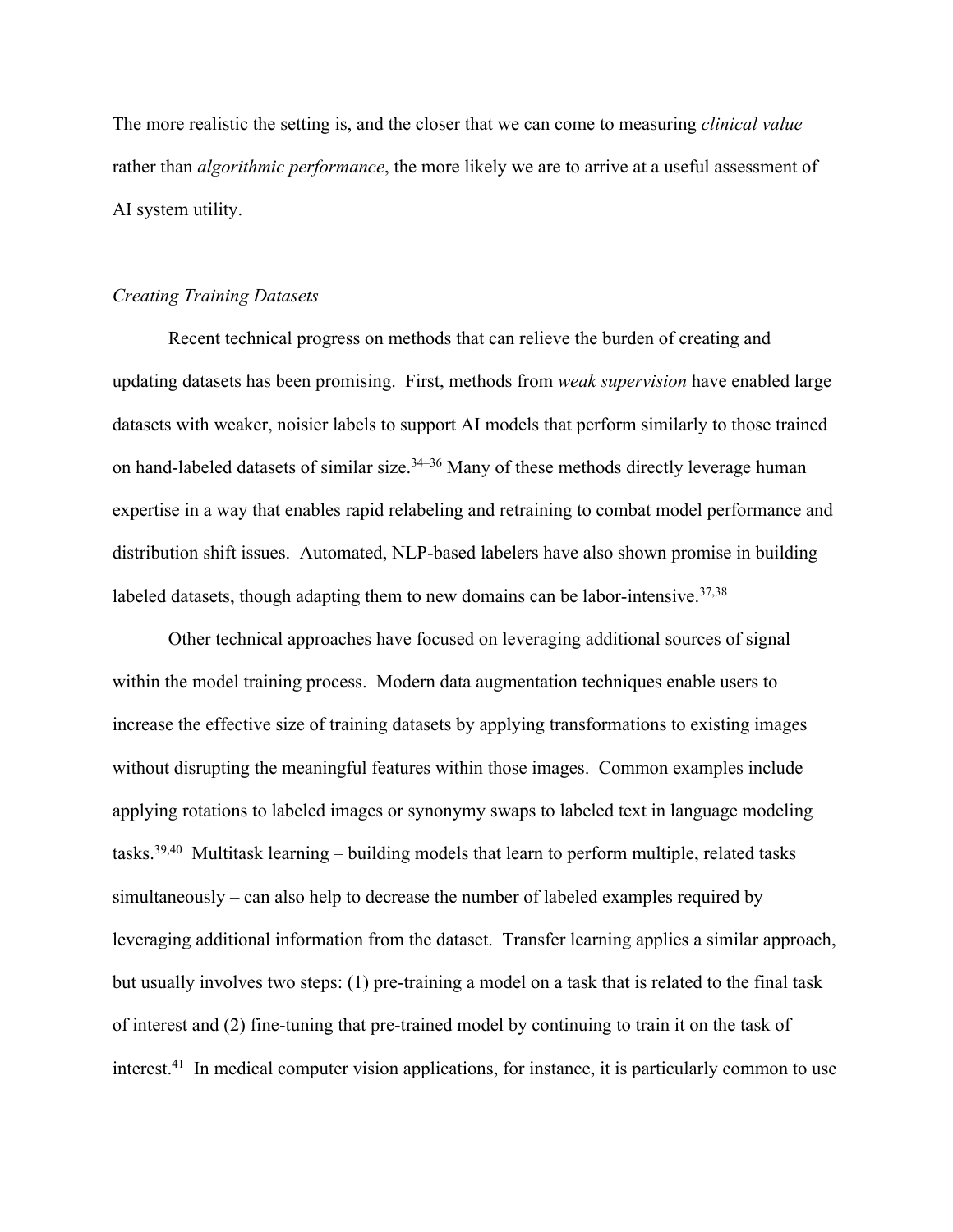models that are pre-trained on the ImageNet database as a starting point upon which to train models for clinical use cases.<sup>8,11,33,42,43</sup> Recent approaches from self-supervision and contrastive learning that leverage large, unlabeled datasets for model pre-training have also shown promise in reducing the required size of labeled datasets.<sup>44</sup>

In clinical applications, another way that the data curation burden can be reduced is by standardizing protocols. Instead of having to train models over images acquired via a wide variety of protocols – e.g. tube currents, voltages, and reconstruction settings in computed tomography – it can be advantageous to train models obtained using a standard protocol and then ensure that such models are only applied to images obtained using that standard protocol. Similar to the precision medicine perspective presented above, this approach trades off generalizability for a narrow task definition.

#### *Mitigating Algorithmic Bias*

Combating algorithmic bias is one of the single most important tasks required to deploy AI models ethically and equitably within radiology practice. In addition to constructing training data in as non-biased a way as possible, there exist several additional approaches that can help to mitigate this problem.

First, a variety of training algorithms focused on reducing the worst-case subgroup performance – that is, ensuring that there exists no subgroup of data on which a model performs substantially worse than another – have been the focus of recent research.<sup>32,45–47</sup> As these and additional approaches for improving algorithmic fairness are developed, they should be considered for clinical translation.48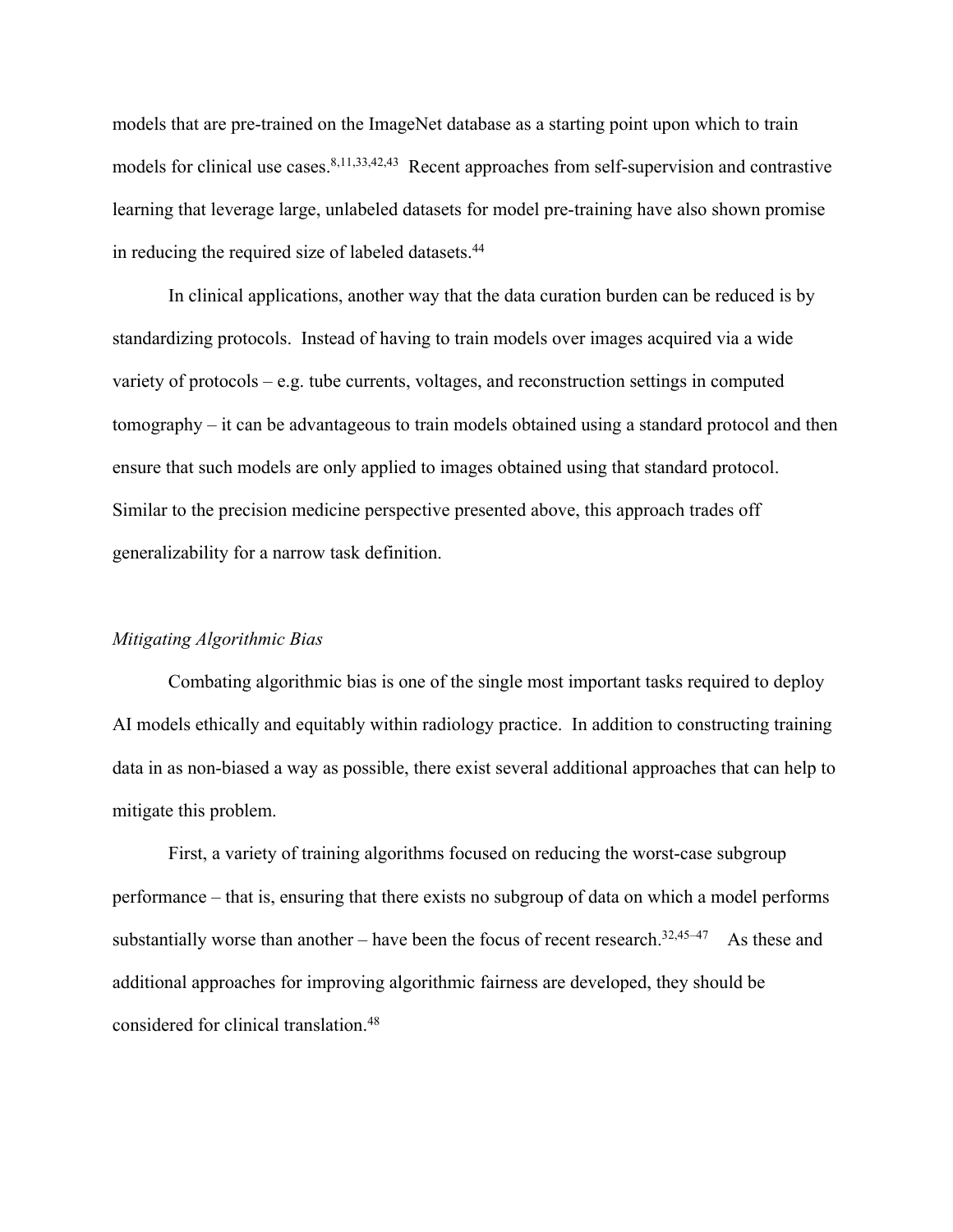Second, because these training algorithms are often used during model development rather than model deployment, clinical users may rarely interact with them. However, clinical users will routinely be exposed to model output, and as a result tooling designed to clearly and dynamically evaluate model robustness will become an increasingly important part of successful AI deployments in radiology.<sup>49,50</sup> Research and development studies focused on enabling clinical users to reliably determine which model features are most responsible for a given output, to quickly assess model performance on a wide variety of subclasses or subgroups, and to rapidly evaluate the effect of such variations on clinical outcomes would improve our ability to deploy models equitably.

Finally, direct participation from physician and patient communities in model development and deployment can help to ensure that individuals are best served by these models in practice. Indeed, as pointed out by Esteva et al. in their recent review article,<sup>11</sup> community participation recently enabled the discovery of dataset bias and identified demographics underserved by a model for population health management.<sup>51</sup> A similar case occurred when evaluating models for detecting diabetic retinopathy in Southeast Asia, where socioeconomic factors heavily impacted model efficacy.18 If radiologists are able to deploy AI models in cooperation with their clinical communities – while ensuring that non-AI backups are used when appropriate – these capabilities stand a much better chance of having a clinical impact that is both positive and equitable.

## *Measuring Correlation Instead of Causation*

Ensuring that models do not rely on confounding variables in making their predictions requires many of the same strategies described above. Model auditing by human actors can help to discover cases where models make the right prediction for the wrong reason. External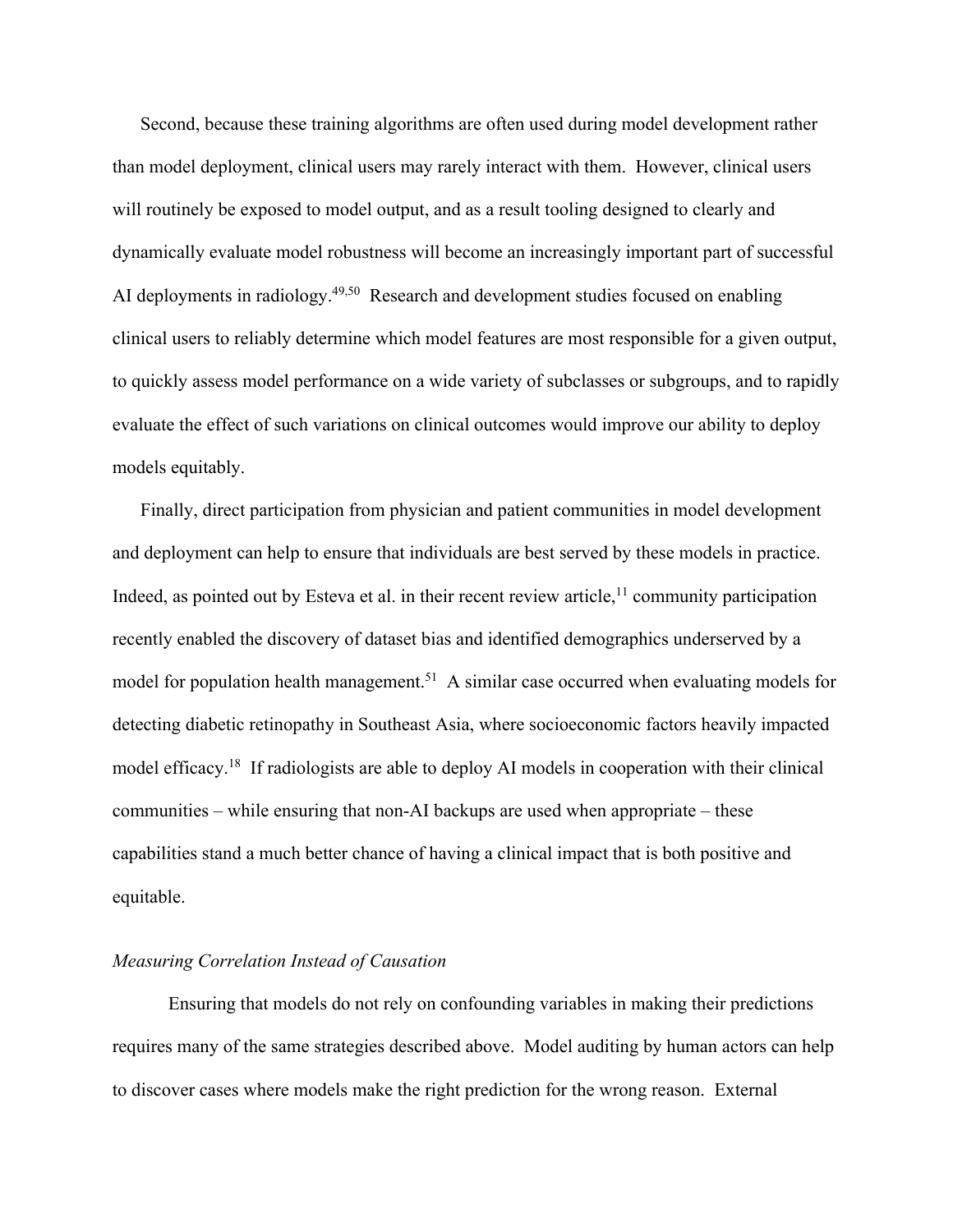validation can be a particularly helpful tool in ensuring that dataset artifacts are not responsible for model performance. Encouraging models to respect important invariances via data augmentation strategies can further reduce the possibility of non-causal features driving model predictions. Finally, interpretability analyses such as heatmaps that identify which structures informed the algorithmic decisions<sup>52</sup> and other visualization methods can help radiologists to identify such behavior before it becomes a problem.



**Figure 2.** Image (left) and class activation map (right) showing the area that most heavily influenced a neural network designed for binary radiograph triage to provide an "abnormal" prediction. Red indicates areas of relatively high contribution to an abnormal score, while blue areas indicate the opposite. From Dunnmon et al., with permission.8

### *Technical and Engineering Issues*

Many of the technical issues described here should be identified and addressed by applying best practices from software engineering. Clearly defining testing strategies before model development, ensuring that systems are routinely tested during deployment, and integrating the entire data processing pipeline into those procedures can reduce the probability of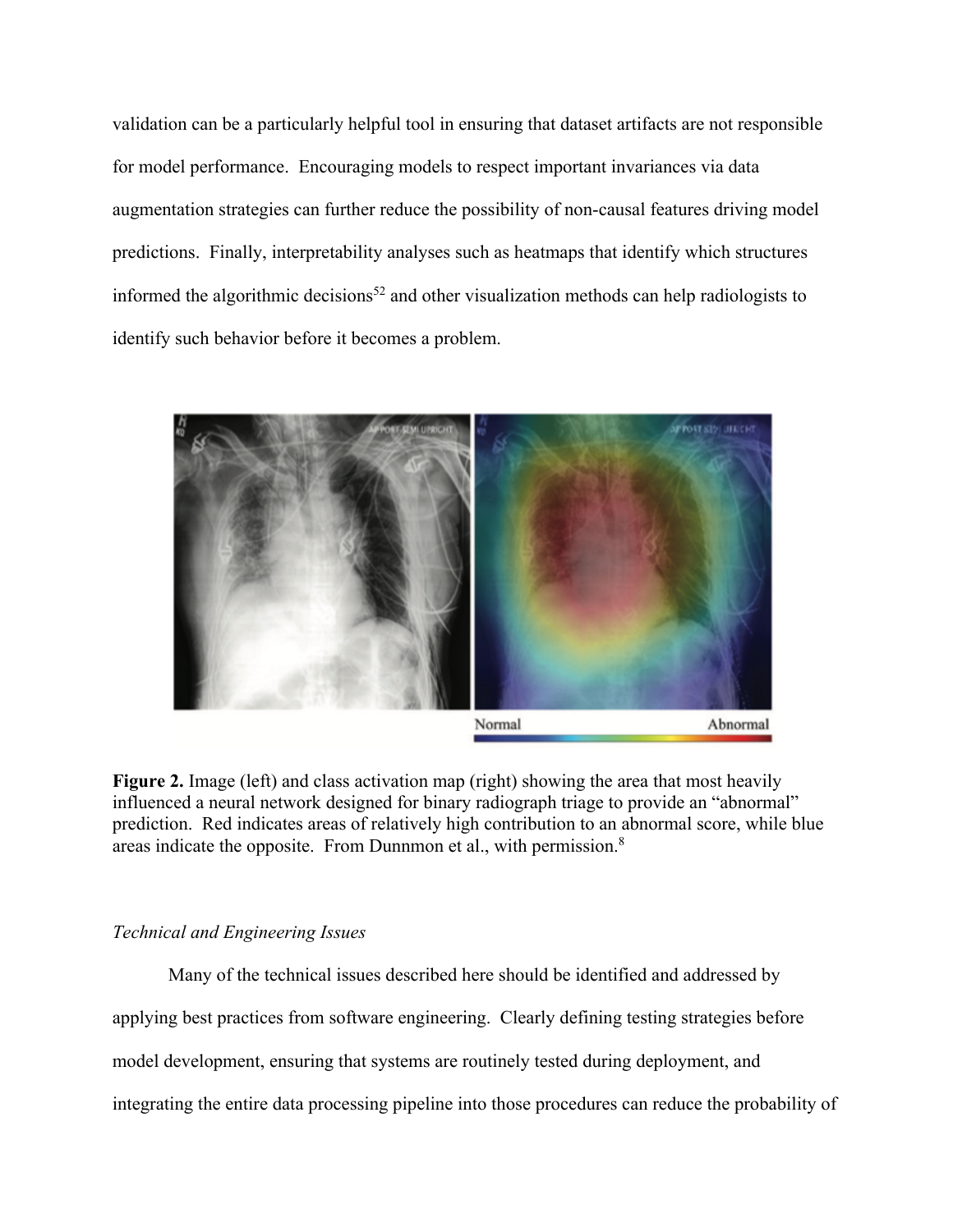unintended errors making their way into critical software paths. In radiology, the data processing pipeline includes data ingestion from hardware, image reconstruction, transfer to and egress from a Picture Archiving and Communications System (PACS), conditioning operations such as histogram equalization, and model inference.

### *Post-Deployment Monitoring*

Post-deployment monitoring can be accomplished in several ways, as described by Oakden-Rayner et al.<sup>15</sup> First, if clinicians are able to define subgroups or performance tests of interest before model development, tests based on these definitions can be implemented and continuously evaluated for anomalous behavior during deployment. Algorithmic auditing, where human experts periodically inspect model output to identify concerning trends, is often viable in cases where it is not possible to write a comprehensive set of tests before development. Finally, recently developed algorithmic measures for assessing worst-case subgroup performance can provide value by identifying poorly performing groups without human intervention.32

An important aspect of post-deployment monitoring is ensuring that cases on which the model was not intended to be executed – for instance, a lateral chest X-ray for a model that was trained on frontal exams – is not erroneously provided to a model for analysis. The increasing amount of research dedicated to the task of identifying samples that are outside the distribution on which a model was intended to operate, commonly called "out-of-distribution (OOD) detection," has provided encouraging evidence that OOD samples can be automatically identified and flagged. OOD detection should become a standard tool in post-deployment monitoring suites, and should inform both deployment practice and future model development.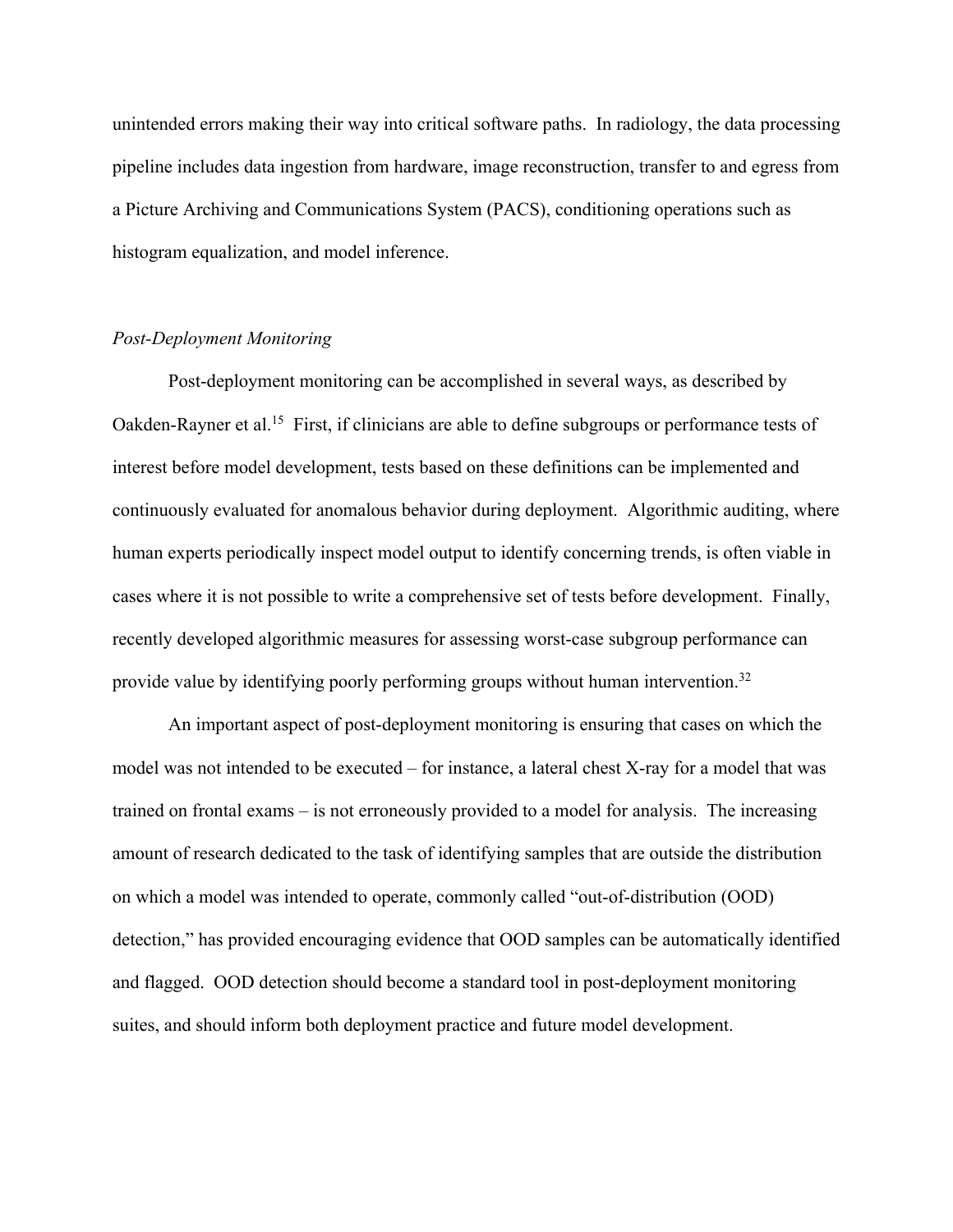Finally, consistent use of adverse event registers for AI systems in radiology could help to provide high-level monitoring for undesired outcomes. Such registers are standard practice for deployed medical products, and for AI systems would simply record any untoward medical occurrence that happened while that system was in use. Though they do not provide causal information, observational information from adverse event registers could be useful in postdeployment monitoring for broadly deployed AI systems in radiology.

### *Deployment Details*

To address deployment challenges described above, additional development work is required on a number of fronts. On medicolegal issues of liability, responsibility, and data rights, the larger volumes of case law that should be expected in the near future should help to directly resolve some of these questions. On the hardware-software codesign front, effective systems engineering and modular design should become standard practice from model developers as the industry matures. Hospitals may ultimately desire to invest in their own inference hardware (e.g. dedicated CPUs, GPUs, mobile devices), or even to run computation in a secure cloud environment; each of these decisions has advantages and disadvantages, and it is not clear what approach will become dominant. Finally, we expect a similar trend in model cybersecurity. As it becomes clear that both models and associated data have substantial economic value (and possibly legal protections), penetration testing and other traditional cybersecurity protocols will likely become an even more important part of medical information technology systems than they already are. Practitioners can improve the chances of a successful AI deployment by accounting for the associated engineering and compliance costs up front, and ensuring that they weigh these costs against the expected value provided by the AI system.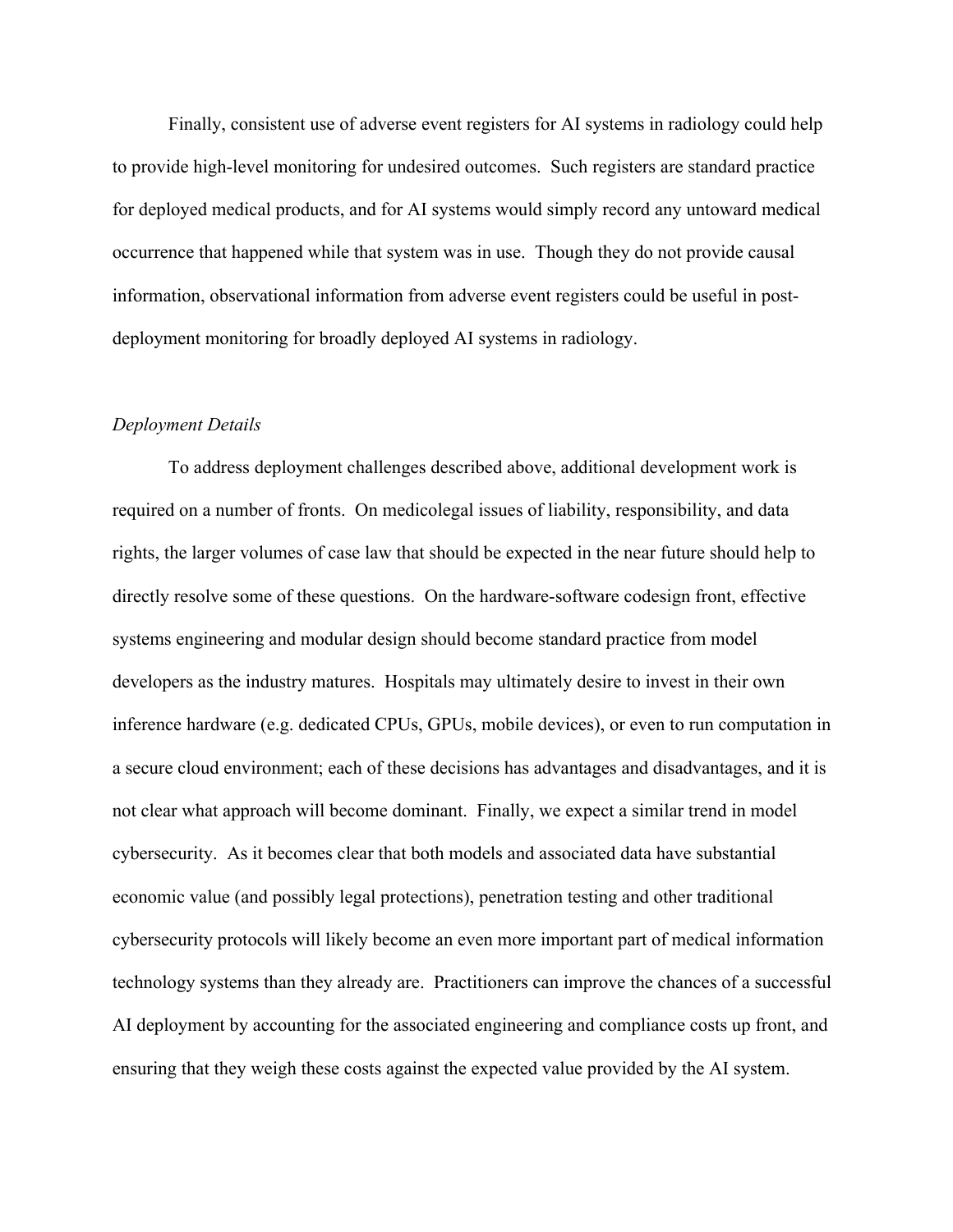### *User Trust*

To improve user trust in AI systems for radiology, involving clinical and patient users in model and workflow development from the beginning is essential. To be able to use a system confidently in practice, clinician users must have trained with it, internalized its strengths and weaknesses, and become comfortable with both integrating its output into their decision processes and explaining those processes to patients. Like any clinical investigation, patient awareness and education will be paramount for effective engagement and improvement of care. Any improvements that can be made to model interpretability will assist clinician users in bridging this gap, and incorporating the possibility of a follow-up exam to confirm the predictions of an AI system would likely have positive outcomes in many cases. In the end, user trust will only be developed insomuch as the benefit of the AI systems for concrete clinical decisions can be directly observed by clinicians and clearly communicated to patients.

#### *Regulatory Approval*

Clinicians have an opportunity to work directly with the public policy community to create regulatory structures that incentivize innovation while maintaining appropriate safety standards. Linking regulatory guidance and approval to standardized reporting for model development and performance such as the SPIRIT-AI and CONSORT-AI guidelines would not only provide clarity for regulatory approvers, but also ensure that users of a given AI-based system are well-informed about exactly how it was developed, precisely what population it was intended for, and any other items that would be important for post-deployment monitoring and clinical use. While much work in this area remains to be done, progress in recent years has been rapid, and we expect that the regulatory environment will continue to mature in the near future.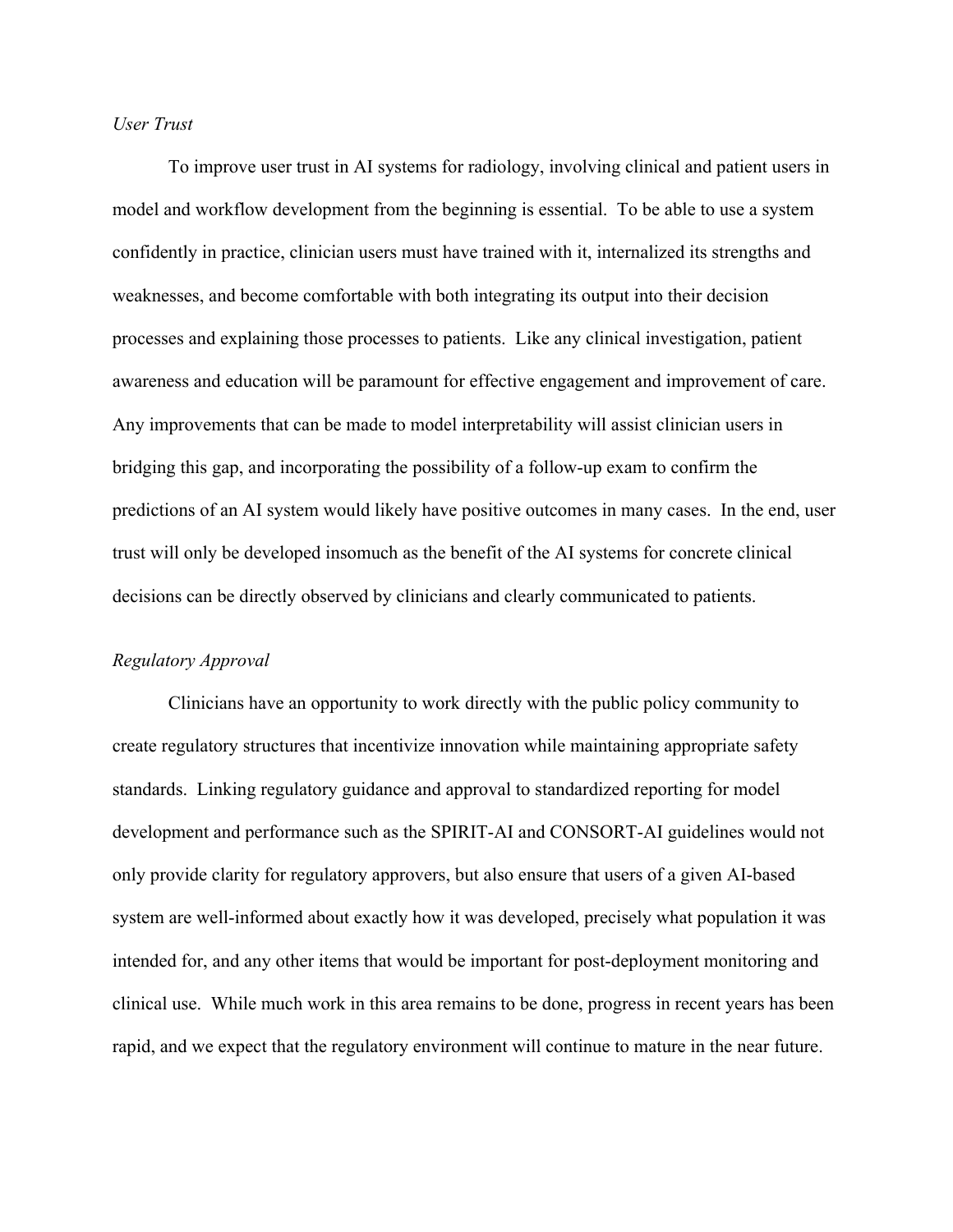Regulatory issues for AI systems in radiology are discussed in further detail in a separate chapter from Harvey et al.

## Acknowledgements

The author is grateful to the following individuals for their helpful feedback on this work:

Daniel Rubin, Matt Lungren, Luke Oakden-Rayner, Sarah Hooper, Khaled Saab, Neel Guha,

Swetava Ganguli, and Adele Xu.

# References

- 1. Thrall JH, Li X, Li Q, et al. Artificial Intelligence and Machine Learning in Radiology: Opportunities, Challenges, Pitfalls, and Criteria for Success. *J Am Coll Radiol*. 2018;15:504-508. doi:10.1016/j.jacr.2017.12.026
- 2. Rajkomar A, Dean J, Kohane I. Machine Learning in Medicine. *N Engl J Med*. 2019;380(14):1347-1358. doi:10.1056/nejmra1814259
- 3. Rajpurkar Id P, Id JI, Ball RL, et al. Deep learning for chest radiograph diagnosis: A retrospective comparison of the CheXNeXt algorithm to practicing radiologists. Published online 2018. doi:10.1371/journal.pmed.1002686
- 4. Tang YX, Tang YB, Peng Y, et al. Automated abnormality classification of chest radiographs using deep convolutional neural networks. *npj Digit Med*. 2020;3(1). doi:10.1038/s41746-020-0273-z
- 5. Pierson E, Cutler DM, Leskovec J, Mullainathan S, Obermeyer Z. An algorithmic approach to reducing unexplained pain disparities in underserved populations. *Nat Med*. 2021;27(1):136-140. doi:10.1038/s41591-020-01192-7
- 6. Chiwome L, Okojie OM, Rahman AKMJ, Javed F, Hamid P. Artificial Intelligence: Is It Armageddon for Breast Radiologists? Published online 2020. doi:10.7759/cureus.8923
- 7. Chaudhari AS, Sandino CM, Cole EK, et al. Prospective Deployment of Deep Learning in <scp>MRI</scp> : A Framework for Important Considerations, Challenges, and Recommendations for Best Practices. *J Magn Reson Imaging*. Published online August 24, 2020:jmri.27331. doi:10.1002/jmri.27331
- 8. Dunnmon JA, Yi D, Langlotz CP, Ré C, Rubin DL, Lungren MP. Assessment of Convolutional Neural Networks for Automated Classification of Chest Radiographs. *Radiology*. 2019;290(2):537-544. doi:10.1148/radiol.2018181422
- 9. Titano JJ, Badgeley M, Schefflein J, et al. Automated deep-neural-network surveillance of cranial images for acute neurologic events. *Nat Med*. 2018;24(9):1337-1341. doi:10.1038/s41591-018-0147-y
- 10. Lambin P, Leijenaar RTH, Deist TM, et al. Radiomics: The bridge between medical imaging and personalized medicine. *Nat Rev Clin Oncol*. Published online 2017.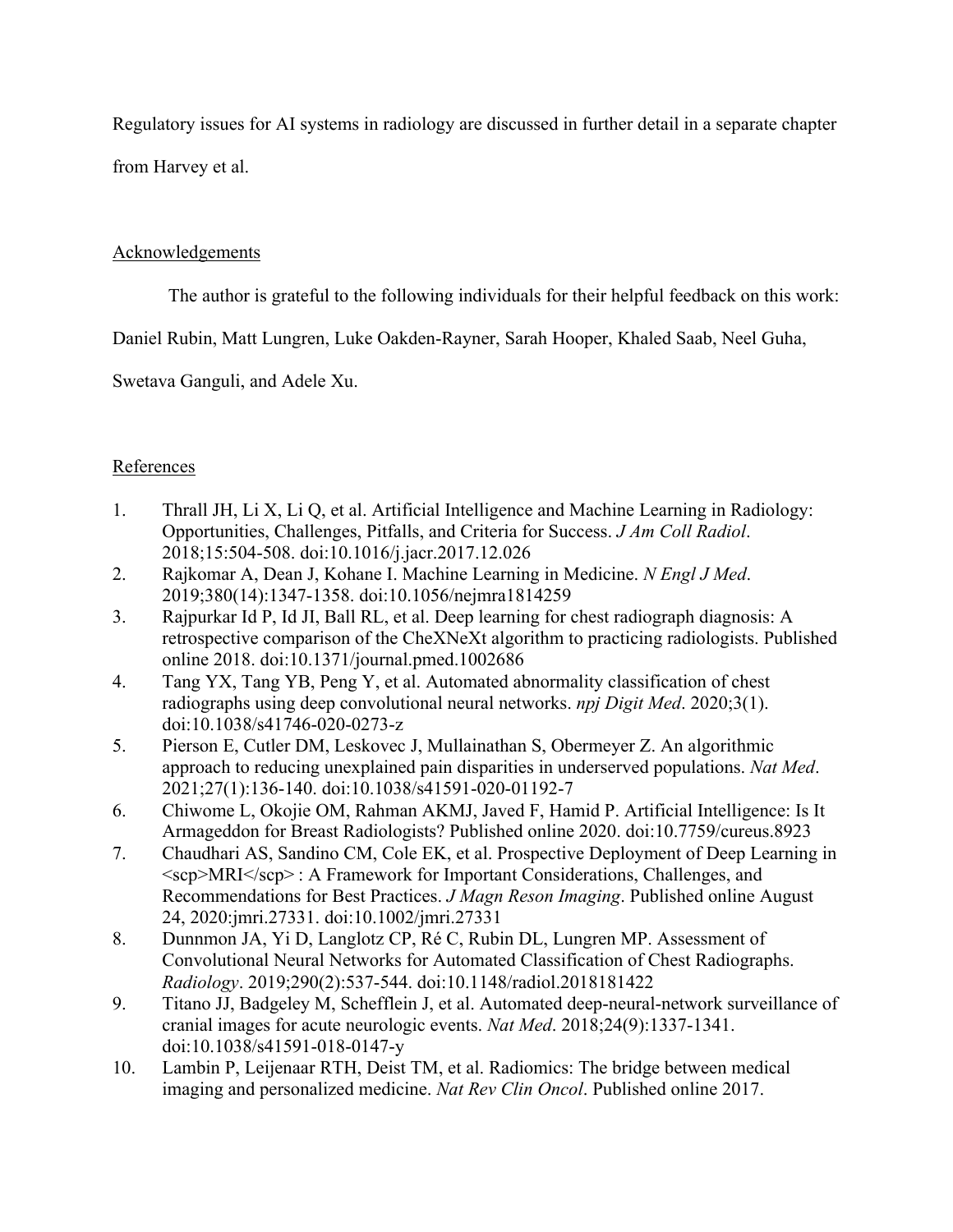doi:10.1038/nrclinonc.2017.141

- 11. Esteva A, Chou K, Yeung S, et al. Deep learning-enabled medical computer vision. *npj Digit Med*. 2021;4(1):5. doi:10.1038/s41746-020-00376-2
- 12. Exploring the ChestXray14 dataset: problems Luke Oakden-Rayner. Accessed January 24, 2018. https://lukeoakdenrayner.wordpress.com/2017/12/18/the-chestxray14-datasetproblems/
- 13. Zech JR, Badgeley MA, Liu M, Costa AB, Titano JJ, Oermann EK. Variable generalization performance of a deep learning model to detect pneumonia in chest radiographs: A cross-sectional study. Sheikh A, ed. *PLOS Med*. 2018;15(11):e1002683. doi:10.1371/journal.pmed.1002683
- 14. Sawyer Lee R, Dunnmon JA, He A, Tang S, Ré C, Rubin DL. Comparison of segmentation-free and segmentation-dependent computer-aided diagnosis of breast masses on a public mammography dataset. *J Biomed Inform*. 2021;113:103656. doi:10.1016/j.jbi.2020.103656
- 15. Oakden-Rayner L, Dunnmon J, Carneiro G, Ré C. Hidden Stratification Causes Clinically Meaningful Failures in Machine Learning for Medical Imaging. Published online September 26, 2019. Accessed November 4, 2019. http://arxiv.org/abs/1909.12475
- 16. Gulshan V, Peng L, Coram M, et al. Development and Validation of a Deep Learning Algorithm for Detection of Diabetic Retinopathy in Retinal Fundus Photographs. *JAMA*. 2016;316(22):2402. doi:10.1001/jama.2016.17216
- 17. Kamulegeya LH, Okello M, Bwanika JM, et al. Using artificial intelligence on dermatology conditions in Uganda: A case for diversity in training data sets for machine learning. *bioRxiv*. Published online October 31, 2019:826057. doi:10.1101/826057
- 18. Beede E, Baylor E, Hersch F, et al. A Human-Centered Evaluation of a Deep Learning System Deployed in Clinics for the Detection of Diabetic Retinopathy. In: *Conference on Human Factors in Computing Systems - Proceedings*. Association for Computing Machinery; 2020:1-12. doi:10.1145/3313831.3376718
- 19. Tsai TL, Fridsma DB, Gatti G. Computer decision support as a source of interpretation error: The case of electrocardiograms. *J Am Med Informatics Assoc*. 2003;10(5):478-483. doi:10.1197/jamia.M1279
- 20. Medicine's Machine Learning Problem | Boston Review. Accessed January 9, 2021. https://bostonreview.net/science-nature/rachel-thomas-medicines-machine-learningproblem
- 21. Kaushal A, Altman R, Langlotz C. Geographic distribution of US cohorts used to train deep learning algorithms. *JAMA - J Am Med Assoc*. 2020;324(12):1212-1213. doi:10.1001/jama.2020.12067
- 22. Winkler JK, Fink C, Toberer F, et al. Association between Surgical Skin Markings in Dermoscopic Images and Diagnostic Performance of a Deep Learning Convolutional Neural Network for Melanoma Recognition. *JAMA Dermatology*. 2019;155(10):1135- 1141. doi:10.1001/jamadermatol.2019.1735
- 23. A healthcare algorithm started cutting care, and no one knew why The Verge. Accessed January 18, 2021. https://www.theverge.com/2018/3/21/17144260/healthcare-medicaidalgorithm-arkansas-cerebral-palsy
- 24. Cohen J, Rosenfeld E, Kolter JZ. Certified adversarial robustness via randomized smoothing. In: *36th International Conference on Machine Learning, ICML 2019*. ; 2019.
- 25. Challen R, Denny J, Pitt M, Gompels L, Edwards T, Tsaneva-Atanasova K. Artificial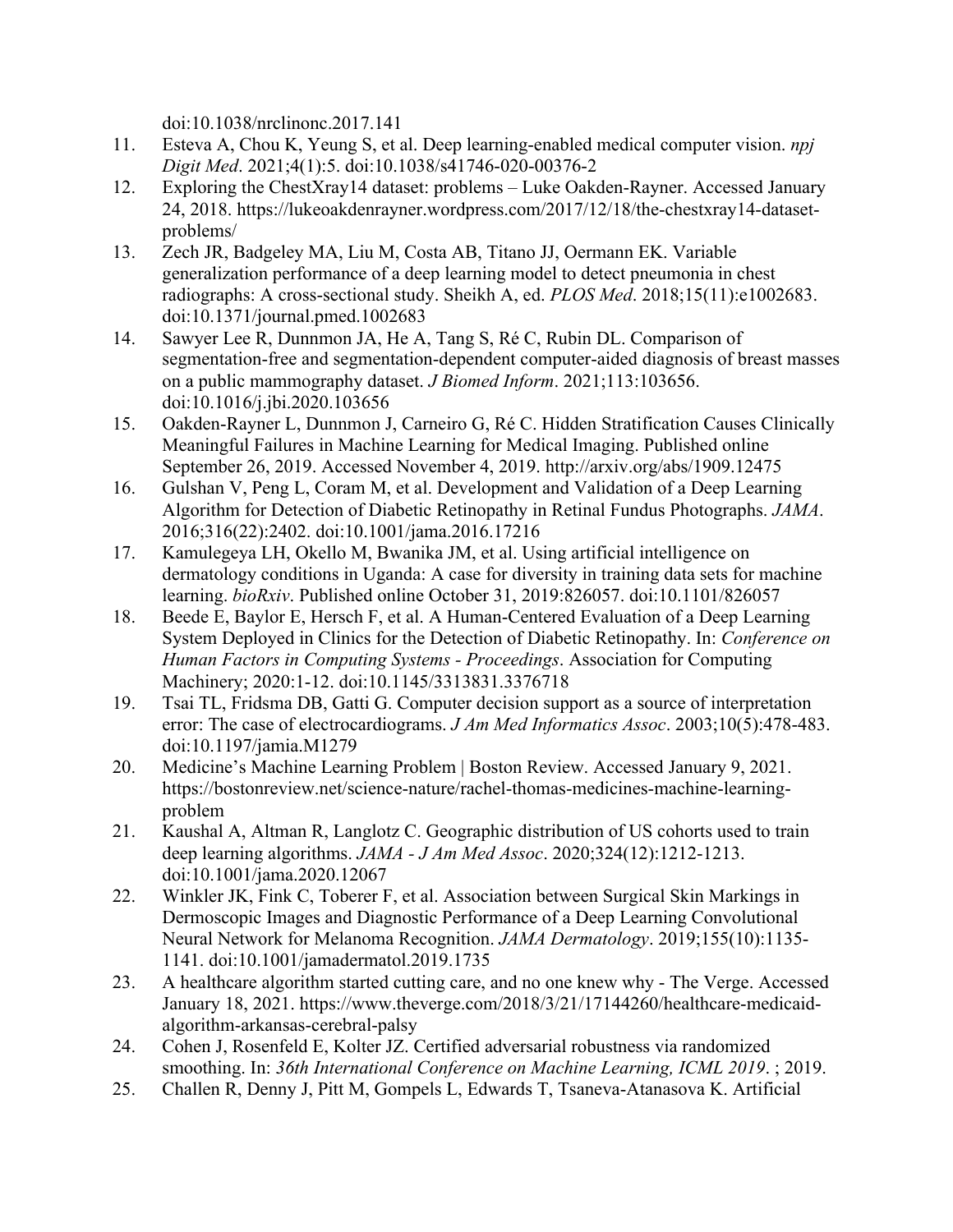intelligence, bias and clinical safety. *BMJ Qual Saf*. 2019;28(3):231-237. doi:10.1136/bmjqs-2018-008370

- 26. Harvey HB, Gowda V. Special Review How the FDA Regulates AI. Published online 2020. doi:10.1016/j.acra.2019.09.017
- 27. Cruz Rivera S, Liu X, Chan AW, et al. Guidelines for clinical trial protocols for interventions involving artificial intelligence: the SPIRIT-AI extension. *Nat Med*. 2020;26(9):1351-1363. doi:10.1038/s41591-020-1037-7
- 28. Liu X, Cruz Rivera S, Moher D, Calvert MJ, Denniston AK. Reporting guidelines for clinical trial reports for interventions involving artificial intelligence: the CONSORT-AI extension. *Nat Med*. 2020;26(9):1364-1374. doi:10.1038/s41591-020-1034-x
- 29. Clark K, Vendt B, Smith K, et al. The cancer imaging archive (TCIA): Maintaining and operating a public information repository. *J Digit Imaging*. Published online 2013. doi:10.1007/s10278-013-9622-7
- 30. Flanders AE, Prevedello LM, Shih G, et al. Construction of a Machine Learning Dataset through Collaboration: The RSNA 2019 Brain CT Hemorrhage Challenge. *Radiol Artif Intell*. Published online 2020. doi:10.1148/ryai.2020190211
- 31. Johnson AEW, Pollard TJ, Berkowitz SJ, et al. MIMIC-CXR, a de-identified publicly available database of chest radiographs with free-text reports. *Sci Data*. Published online 2019. doi:10.1038/s41597-019-0322-0
- 32. Sohoni N, Dunnmon JA, Angus G, Gu A, Ré C. No Subclass Left Behind: Fine-Grained Robustness in Coarse-Grained Classification Problems.
- 33. Thrall JH, Fessell D, Pandharipande P V. Rethinking the Approach to Artificial Intelligence for Medical Image Analysis: The Case for Precision Diagnosis. *J Am Coll Radiol*. 2021;18:174-179. doi:10.1016/j.jacr.2020.07.010
- 34. Ratner A, Bach SH, Ehrenberg H, Fries J, Wu S, Ré C. Snorkel: Rapid training data creation with weak supervision. *Proc VLDB Endow*. 2017;11(3):269-282.
- 35. Dunnmon J, Ratner A, Khandwala N, et al. *Cross-Modal Data Programming Enables Rapid Medical Machine Learning*.; 2019. Accessed April 20, 2019. http://arxiv.org/abs/1903.11101
- 36. Fries JA, Varma P, Chen VS, et al. Weakly supervised classification of aortic valve malformations using unlabeled cardiac MRI sequences. *Nat Commun*. 2019;10(1):3111. doi:10.1038/s41467-019-11012-3
- 37. Irvin J, Rajpurkar P, Ko M, et al. CheXpert: A Large Chest Radiograph Dataset with Uncertainty Labels and Expert Comparison. *Proc AAAI Conf Artif Intell*. 2019;33(01):590-597. doi:10.1609/aaai.v33i01.3301590
- 38. Peng Y, Wang X, Lu L, Bagheri M, Summers R, Lu Z. NegBio: a high-performance tool for negation and uncertainty detection in radiology reports. *Proc Am Med Informatics Assoc Summits Transl Sci*. 2018;2017:188.
- 39. Ratner AJ, Ehrenberg H, Hussain Z, Dunnmon J, Ré C. Learning to compose domainspecific transformations for data augmentation. In: *Advances in Neural Information Processing Systems*. ; 2017:3236-3246.
- 40. Cubuk ED, Zoph B, Mane D, Vasudevan V, Le Q V. Autoaugment: Learning augmentation strategies from data. In: *Proceedings of the IEEE Computer Society Conference on Computer Vision and Pattern Recognition*. ; 2019. doi:10.1109/CVPR.2019.00020
- 41. Eyuboglu S, Angus G, Patel BN, et al. *Multi-Task Weak Supervision Enables Automated*